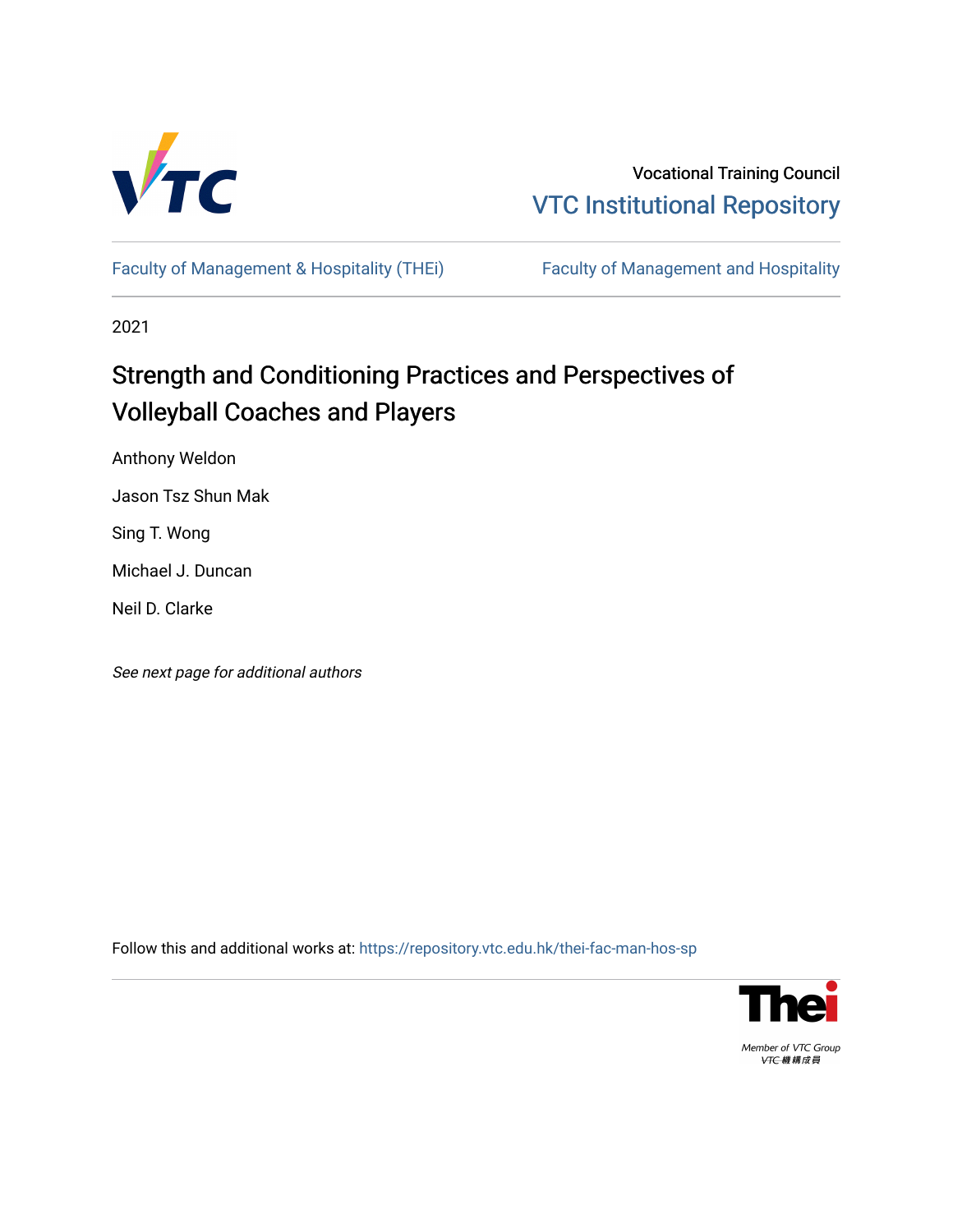## Authors

Anthony Weldon, Jason Tsz Shun Mak, Sing T. Wong, Michael J. Duncan, Neil D. Clarke, and Chris Bishop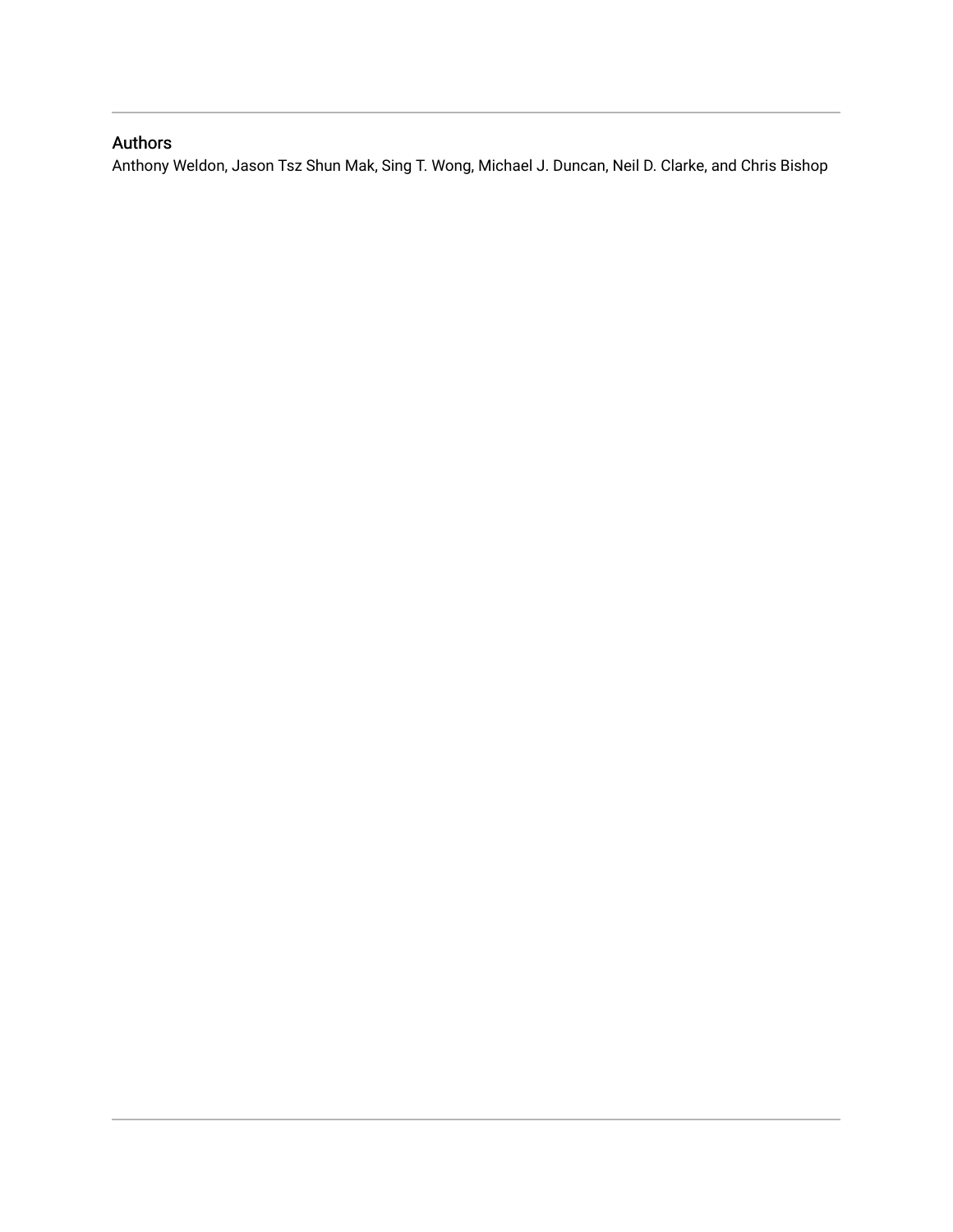



## *Article* **Strength and Conditioning Practices and Perspectives of Volleyball Coaches and Players**

**Anthony Weldon 1,[\\*](https://orcid.org/0000-0001-5762-332X) , Jason T. S. Mak [1](https://orcid.org/0000-0002-8780-6626) , Sing T. Wong <sup>1</sup> , Michael J. Duncan <sup>2</sup> , Neil D. Clarke [2](https://orcid.org/0000-0002-1909-329X) and Chris Bishop [3](https://orcid.org/0000-0002-1505-1287)**

- <sup>1</sup> Faculty of Management and Hospitality, Department of Sports and Recreation, The Technological and Higher Education Institute of Hong Kong, Hong Kong, China; jasonm@vtc.edu.hk (J.T.S.M.); singwong@vtc.edu.hk (S.T.W.)
- <sup>2</sup> Centre for Sport, Exercise and Life Sciences, Coventry University, Coventry CV1 5FB, UK; aa8396@coventry.ac.uk (M.J.D.); ab1633@coventry.ac.uk (N.D.C.)
- <sup>3</sup> Faculty of Science and Technology, London Sports Institute, Middlesex University, London NW1 4RL, UK; c.bishop@mdx.ac.uk
- **\*** Correspondence: anthony-weldon@vtc.edu.hk

**Abstract:** To the authors' knowledge this is the first study to describe the strength and conditioning (S&C) practices and perspectives of volleyball coaches and players. In total, 30 volleyball coaches (mean age 34.47  $\pm$  7.83 years and coaching experience 19.57  $\pm$  8.28 years), and 30 volleyball players (mean age 22.03  $\pm$  4.43 years and playing experience 10.43  $\pm$  8.98 years) completed an online survey with six sections: (a) informed consent; (b) background information; (c) education, qualifications, and prescription; (d) views on S&C; (e) exercise selection and preferences; and (f) issues and improvements. Frequency analysis was used to report responses to fixed-response questions and thematic-analysis for open-ended questions. While only one participant possessed an S&C certification, S&C was deemed 'important' to 'very important' for volleyball skills, physical fitness, and injury parameters. However, due to a reported lack of expertise, there appeared to be a theoretical understanding to practice gap. Furthermore, the implementation of S&C was considerably hindered by a lack of time, facilities, and equipment. National sports associations, coaches, and players can use the information within this study to provide an understanding of the current practices and perspectives of S&C in volleyball. While also promoting future developments in volleyball related S&C research and practice.

**Keywords:** exercise selection; physical development; programing; sport; fitness; injury

## **1. Introduction**

Volleyball is a globally participated sport with 222 member federations and over 500 million registered players [\[1,](#page-17-0)[2\]](#page-17-1). Playing positions include outside hitter, middle blocker, opposite, setter, libero, and defensive specialist [\[3\]](#page-17-2). The objective is to hit the ball over the net within the specified court dimensions and prevent the opposing team from returning the ball [\[3\]](#page-17-2).

Beyond the technical and tactical requirements of volleyball, strength, power, and speed are considered the most significant factors determining competitive performance [\[4,](#page-17-3)[5\]](#page-17-4). These physical attributes are required during rallies, which involve explosive movements such as spiking, blocking, and diving [\[3,](#page-17-2)[6\]](#page-17-5). Work-to-rest ratios in high-level male volleyball players are approximately 1:6 (4.99 s of work to 29.02 s rest), therefore it is considered a high-intensity anaerobic sport  $[6-8]$  $[6-8]$ .

To develop high-performing and robust volleyball athletes, strength and conditioning (S&C) programs with progressively overloaded whole-body exercises and position-specific movements are recommended [\[4\]](#page-17-3). It is important to concurrently develop general strength, power, and speed, to help underpin sport-specific training, performance, and injury reduction [\[4\]](#page-17-3). In particular, plyometrics are essential to volleyball training and can develop



**Citation:** Weldon, A.; Mak, J.T.S.; Wong, S.T.; Duncan, M.J.; Clarke, N.D.; Bishop, C. Strength and Conditioning Practices and Perspectives of Volleyball Coaches and Players. *Sports* **2021**, *9*, 28. <https://doi.org/10.3390/sports9020028>

Academic Editor: Damir Sekulic

Received: 27 December 2020 Accepted: 8 February 2021 Published: 13 February 2021

**Publisher's Note:** MDPI stays neutral with regard to jurisdictional claims in published maps and institutional affiliations.



**Copyright:** © 2021 by the authors. Licensee MDPI, Basel, Switzerland. This article is an open access article distributed under the terms and conditions of the Creative Commons Attribution (CC BY) license (https:/[/](https://creativecommons.org/licenses/by/4.0/) [creativecommons.org/licenses/by/](https://creativecommons.org/licenses/by/4.0/)  $4.0/$ ).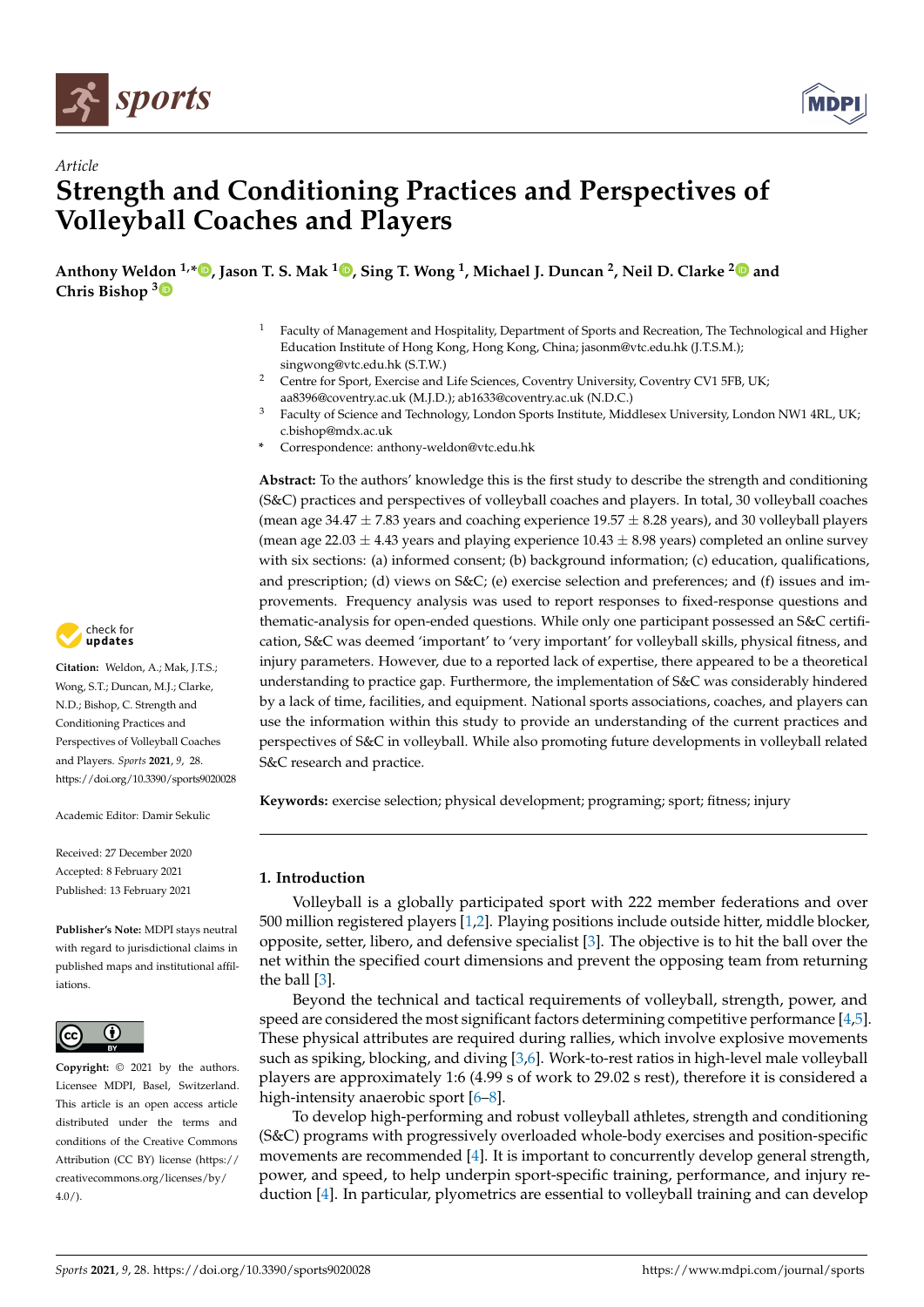players' performance in vertical and horizontal jumping, strength, flexibility, speed, and agility [\[8\]](#page-17-6). The prescription of plyometrics should be individualized for each athlete's physical ability and playing position, as significant differences have been observed for upper body and lower body strength [\[9\]](#page-17-7), lower body power, and sprint performance [\[10\]](#page-17-8) across playing positions.

Repetitive jumping, landing, hitting, and blocking movements conducted in volleyball can increase injury prevalence of the ankles, knees, lower back, and shoulders [\[11](#page-17-9)[–13\]](#page-17-10). However, volleyball is deemed relatively safe with an injury incidence of elite players during match play being 10.7/1000 h played, with 32.5% of all injuries causing subsequent time-loss 3.8/1000 h played, which is similar across club and collegiate levels [\[11\]](#page-17-9). Injury prevention measures are still of high importance to ensure players are physically fit and available for selection [\[11,](#page-17-9)[13\]](#page-17-10). This can be generally achieved through manipulating training load and volume, improving strength (particularly eccentric) and muscular endurance [\[12,](#page-17-11)[13\]](#page-17-10). For example, to reduce overuse injuries of the knees an individualized S&C program is recommended, incorporating conditioning exercises of the thigh, hip, and core muscles to efficiently absorb landing forces from repetitive jumps [\[12,](#page-17-11)[13\]](#page-17-10).

Although the significance of physical development in volleyball is undeniable, there is limited literature on the actual training practices in this sport [\[14\]](#page-17-12). Research suggests significant relationships ( $p \leq 0.05$ ) between structured S&C programs and volleyball position-specific game stats, including defensive specialists with squat and total strength; setters with hang cleans, T-drill, and broad jump; pin hitters with vertical jump, squat, and total strength; and middle blockers with broad jump [\[10\]](#page-17-8). However, not all teams have S&C coaches to design and implement their programs. Therefore, coaches, players, and support staff may be tasked with this responsibility.

Therefore, this study aims to assess the S&C practices and perspectives of volleyball coaches and players. To the authors' knowledge, this is the first study to specifically address this. Results from this study will help ascertain how well coaches' and players' practices align with current research and guidelines in S&C. In turn, this study will support the development of S&C education, practice, and research in volleyball.

## **2. Materials and Methods**

### *2.1. Experimental Approach to the Problem*

This study used an anonymous online survey to investigate the S&C practices and perspectives of volleyball coaches and players. The survey was adapted from previous research [\[15](#page-17-13)[–17\]](#page-18-0) and developed using the open-access survey application Google Forms. All information within the survey was presented in English and Chinese for clarity and understanding. The survey comprised six sections: (a) written informed consent; (b) background information; (c) education, qualifications, and prescription; (d) views on  $S\&C$ ; (e) exercise selection and preferences; and (f) issues and improvements. The coaches survey included 25 fixed-responses and 25 open-ended questions, and the players' survey included 24 fixed-responses and 25 open-ended questions (see Supplementary Appendix). The coaches' additional question was regarding the age range of volleyball athletes coached. Some questions allowed the selection of multiple-responses, meaning some questions had more responses than others. Pilot testing was conducted by each member of the research team, three volleyball coaches, and three volleyball players, for three rounds before the survey was finalized. This led to slight modifications to the wording and structure of the survey to ensure its validity for use with this population.

#### *2.2. Subjects*

Overall, 30 volleyball coaches and 30 volleyball players participated in this study. All were registered under the Volleyball Association of Hong Kong, China Limited. The inclusion criteria for coaches were (1) a qualified volleyball coach, and (2) players coached currently perform resistance training practices. The inclusion criteria for players were (1) currently playing in competitive level volleyball, and (2) currently performing resistance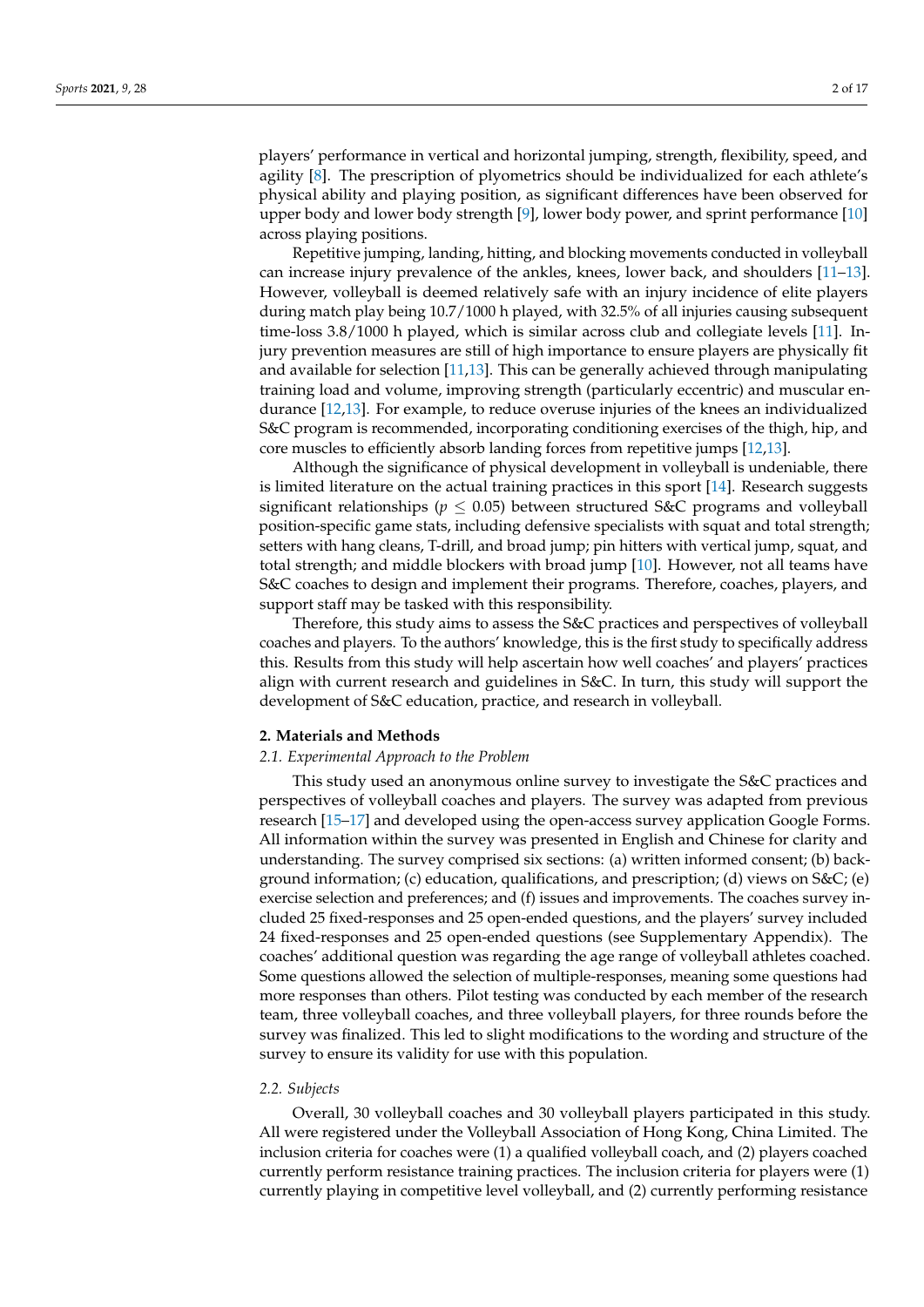training practices. All participants provided informed consent to initiate the survey. The survey started with an explanation of the purpose, aims, required time-commitment, and confidentiality of information.

#### *2.3. Statistical Analyses*

All responses from Google Forms were downloaded into a Microsoft Excel Spreadsheet. Fixed-response questions were assessed using frequency analysis. Open-ended response questions were assessed using thematic analysis [\[18\]](#page-18-1), with the following six-stage process: (a) familiarization with the data; (b) generating initial codes; (c) searching for themes; (d) reviewing themes; (e) defining and naming themes; and (f) producing the report. This method of thematic analysis has been previously used in studies surveying S&C coaches [\[15–](#page-17-13)[17](#page-18-0)[,19](#page-18-2)[,20\]](#page-18-3). Thereafter, overarching clear and identifiably distinct themes, representing the main ideas or patterns emerging from the raw data were generated for each question. Some responses provided sufficient information such that more than one overarching theme could be identified.

## **3. Results**

## *3.1. Background Information*

In total, 30 volleyball coaches ( $n = 21$  male,  $n = 8$  female, and  $n = 1$  non-disclosed; mean age of 34.47  $\pm$  7.83 years; mean coaching experience of 19.57  $\pm$  8.28 years) and 30 volleyball players ( $n = 16$  female,  $n = 14$  male; mean age of 22.03  $\pm$  4.43 years; mean playing experience of  $10.43 \pm 8.98$  years) participated in this study.

The highest level of competition for coaches included Hong Kong Schools Sports Federation (HKSSF) (30%), Volleyball Association of Hong Kong, China Ltd. (VBAHK) League Division B/C (23%), VBAHK League Division A1/A2 (20%), Asian Volleyball Confederation (AVC) Competition (20%), Fédération Internationale de Volleyball (FIVB) International Competition (3%), and Other (3%). The highest level of competition for players included VBAHK League Division B/C (30%), AVC Competition (27%), VBAHK League Division A1/A2 (17%), University Sports Federation of Hong Kong, China Ltd. (USFHK) (17%), FIVB International Competition (10%).

The current roles of coaches consisted of head coach (73%), assistant coach (23%), and trainer (3%), and the age groups coached were 15–17 years (73.3%), above 18 years (47%), 12–14 years (40%), and below 12 years (20%). Players' predominant positions were outside hitter (47%), setter (27%), opposite (10%), middle blocker (10%), and libero (7%).

#### *3.2. Education, Qualifications, and Prescription*

Coaches' highest level of education was bachelor's degree (47%), master's degree (24%), higher diploma or associate degree (13%), and secondary school (17%), with 40% of qualifications being in a sports-related field. Players' highest level of education was bachelor's degree (50%), higher diploma or associate degree (47%), and secondary school (3%), with 53% of qualifications being in a sport-related field. Only one participant (a coach) (3%) held an S&C certification, which was with the United Kingdom Strength and Conditioning Association (UKSCA). Professional volleyball coaching certifications were held by 87% of coaches, with the following organizations and levels, VBAHK level one (43%), VBAHK level two (30%), FIVB level one (10%), FIVB level three (10%), and FIVB level two (7%). For players, 33% held coaching qualifications with the following organizations and levels, VBAHK level one (30%), and VBAHK level two (3%).

The prevalence of different sources used by coaches and players for S&C information, and personnel responsible for prescribing S&C exercises is displayed in Figures [1](#page-5-0) and [2.](#page-5-1)

The prevalence of coaches and players perceived importance of S&C for different volleyball skills is displayed in Table [1,](#page-6-0) and for different physical, fitness, and injury parameters is displayed Table [2.](#page-6-1)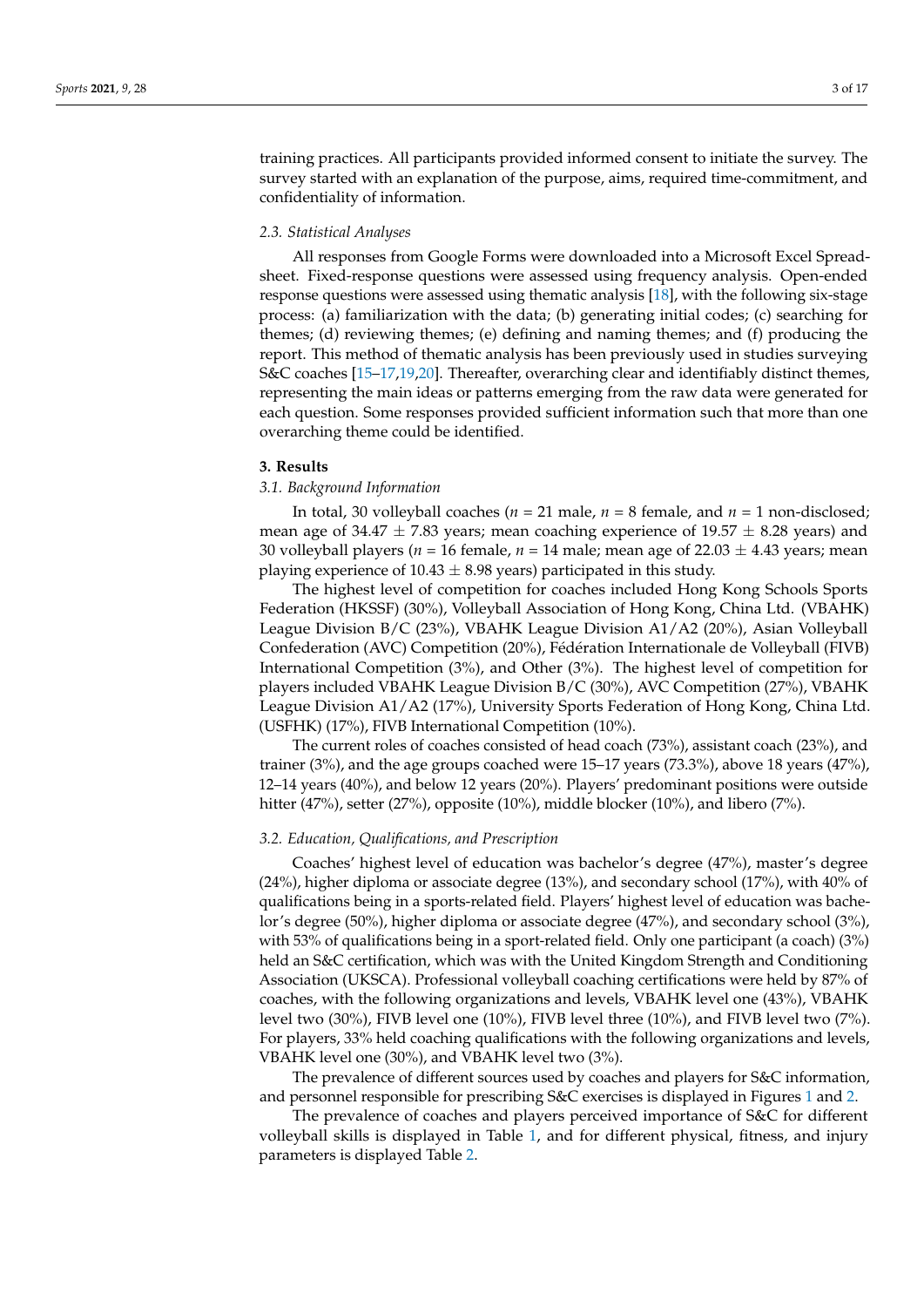<span id="page-5-0"></span>

volleyball skills is displayed in Table 1, and for different physical, fitness, and injury pa-

Figure 1. Percentage of coaches (blue) and players (orange) who obtain strength and conditioning information from ferent sources. different sources. ferent sources.

<span id="page-5-1"></span>

Figure 2. Percentage of coaches (blue) and players (orange) reporting the personnel responsible for prescribing strength and and conditioning exercises. conditioning exercises.

#### **Table 1.** The importance of strength and conditioning training for volleyball skills reported by coaches and players. **Table 1.** The importance of strength and conditioning training for volleyball skills reported by coaches and players. *3.3. Views on Strength and Conditioning*

The importance of S&C for different volleyball skills is presented in Table [3,](#page-8-0) and for different physical, fitness, and injury parameters is presented in Table [4.](#page-11-0)

Coaches reported the effectiveness of their current S&C programs used with players to be moderately effective (53%), effective (23%), slightly effective (13%), and very effective (10%). Players reported the effectiveness of their current S&C programs to be effective (43%), moderately effective (33%), very effective (20%), and slightly effective (3%). Other responses from coaches included "insufficient training sessions and knowledge on fitness training", "players fitness levels cannot be enhanced/maintained without professional and systematic training arrangements", "training mainly focuses on bodyweight without training equipment and due to the busy school/work schedule the training time is insufficient in Hong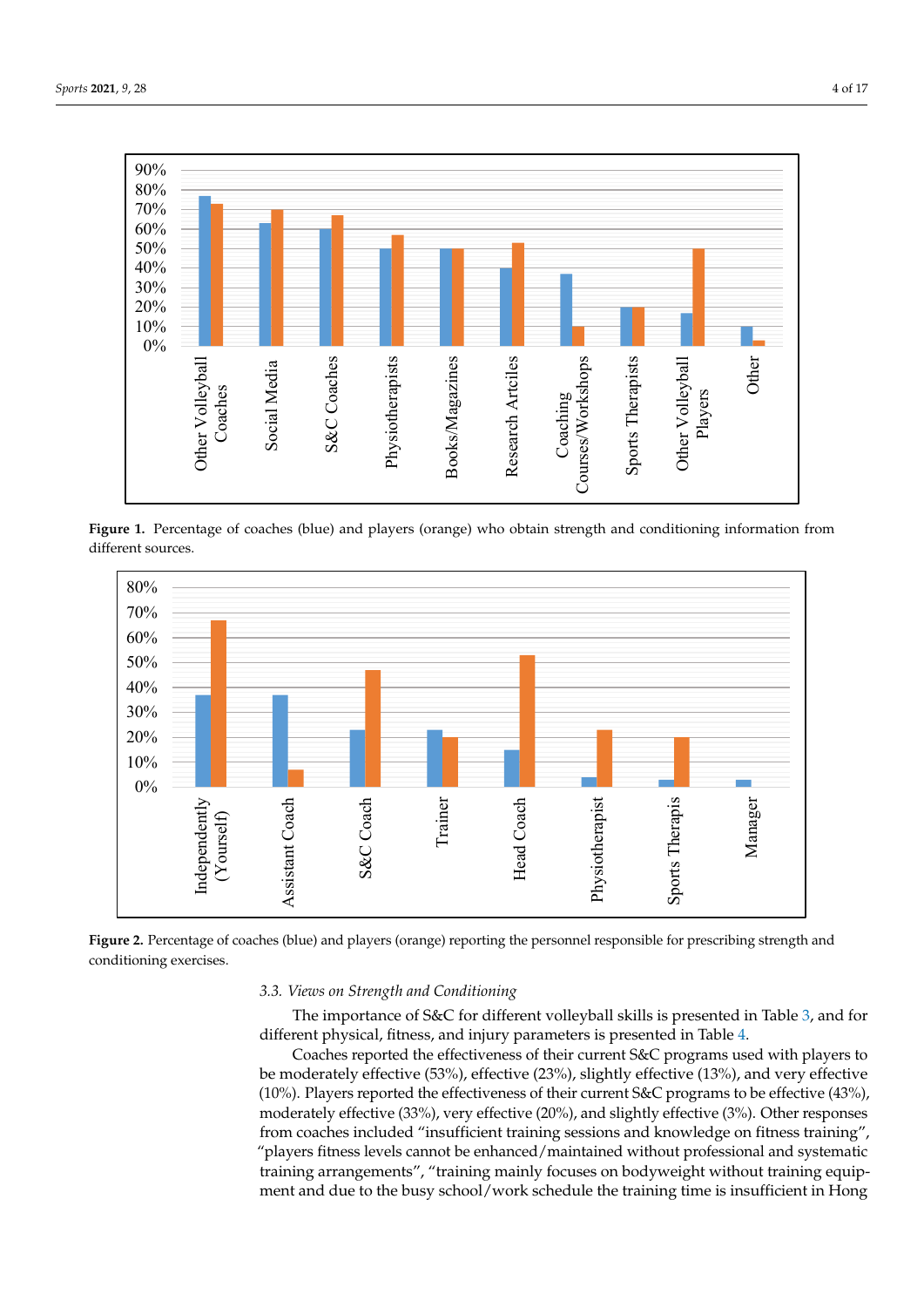Kong compared to other countries. Therefore, physical improvements are non-significant", "lack of S&C knowledge", "players with high attendance showed improvements". Other responses from players included "I am not sure what is meant by effective. I have strength improvements, but I still feel pain in my previously injured shoulder", "no S&C coach available for planning fitness training. Our coach mainly focuses on ball practice", "reaction time is faster and strength has improved", "I continued my S&C training during the pandemic. Even with little volleyball training, I was able to maintain my performance", "it helps improve my performance and prevent injuries during training (e.g., maintains spiking power and endurance), which lowers my chance of injury when tired".

## *3.4. Exercise Selection and Preferences*

The exercise preferences of coaches and players to develop different physical and volleyball-specific attributes, and to decrease the likelihood of injuries are presented in Table [5.](#page-13-0)

## *3.5. Issues and Improvements*

The different issues, disadvantages and desired improvements coaches and players reported in regards to delivering S&C programs are presented in Table [6.](#page-14-0)

<span id="page-6-0"></span>

|                 |        | <b>Not</b><br>Important $(\%)$ | Slightly<br>Important $(\%)$ | Moderately<br>Important $(\%)$ | Important $(\% )$ | <b>Very</b><br>Important (%) |
|-----------------|--------|--------------------------------|------------------------------|--------------------------------|-------------------|------------------------------|
| Spiking         | Coach  | 3                              |                              |                                | 27                | 67                           |
|                 | Player |                                |                              |                                | 30                | 70                           |
|                 | Coach  |                                |                              |                                | 33                | 63                           |
| <b>Blocking</b> | Player |                                |                              |                                | 30                | 70                           |
|                 | Coach  |                                |                              | 10                             | 47                | 43                           |
| Serving         | Player | 0                              |                              | 17                             | 43                | 40                           |
|                 | Coach  |                                | 3                            | 3                              | 23                | 70                           |
| Defending       | Player |                                |                              |                                | 47                | 53                           |
|                 | Coach  |                                | 3                            | 7                              | 33                | 57                           |
| Setting         | Player |                                | З                            |                                | 47                | 43                           |
|                 | Coach  |                                | 1.8                          | 4.6                            | 32.6              | 60                           |
| Mean            | Player |                                | 0.6                          | 4.8                            | 39.4              | 55.2                         |

| Table 1. The importance of strength and conditioning training for volleyball skills reported by coaches and players |  |  |  |
|---------------------------------------------------------------------------------------------------------------------|--|--|--|
|                                                                                                                     |  |  |  |

<span id="page-6-1"></span>**Table 2.** The importance of strength and conditioning training for different physical, fitness and injury parameters, reported by coaches and players.

|                        |        | Not Impor-<br>tant $(\%)$ | Slightly<br>Important $(\%)$ | Moderately<br>Important $(\% )$ | Important $(\% )$ | Very Impor-<br>tant (%) |
|------------------------|--------|---------------------------|------------------------------|---------------------------------|-------------------|-------------------------|
|                        | Coach  | $\theta$                  | $\Omega$                     | 3.3                             | 23.3              | 73.3                    |
| Strength               | Player | $\boldsymbol{0}$          | 3.3                          | 0                               | 23.3              | 73.3                    |
|                        | Coach  | $\Omega$                  | $\theta$                     | 0                               | 20                | 80                      |
| Power/Speed            | Player | 0                         | 0                            |                                 | 23                | 77                      |
| Volleyball-Specific    | Coach  | $\theta$                  | $\Omega$                     | 3                               | 27                | 70                      |
| Fitness                | Player | $\theta$                  | $\Omega$                     | 0                               | 27                | 73                      |
|                        | Coach  | $\theta$                  | $\theta$                     | 0                               | 23                | 77                      |
| Reducing Injuries      | Player | $\boldsymbol{0}$          | 0                            |                                 | 20                | 73                      |
| Injury Rehabilitation/ | Coach  | 3.3                       | $\theta$                     | 3.3                             | 30                | 63.3                    |
| Return to Play         | Player | $\mathbf{0}$              | 0                            | 3.3                             | 33.3              | 63.3                    |
|                        | Coach  | 0.6                       | 0.0                          | 1.8                             | 24.6              | 72.6                    |
| Mean                   | Player | 0.0                       | 0.6                          | 2.0                             | 25.2              | 71.8                    |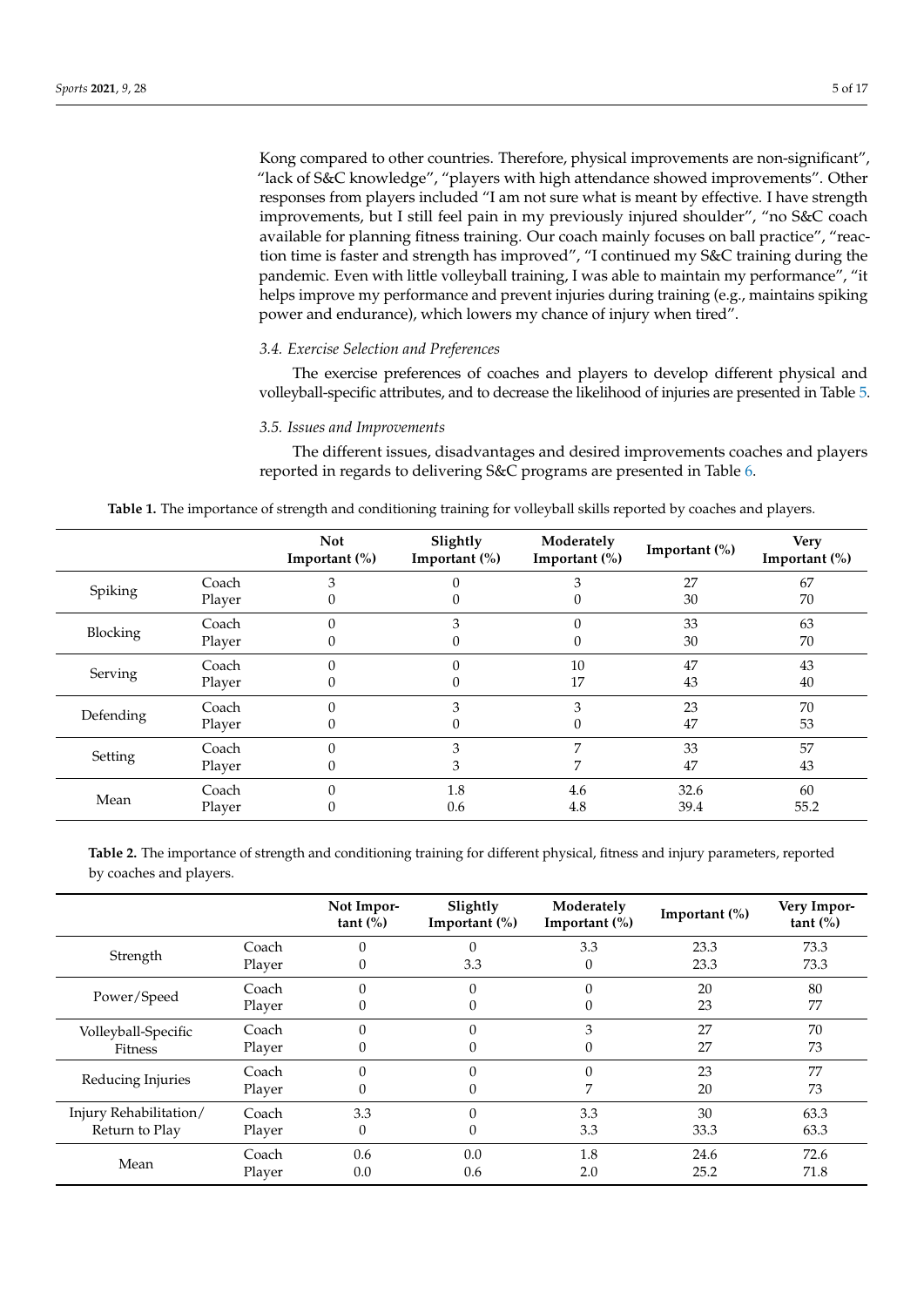| Volleyball Skill | Rank           | Theme                            | <b>Exemplar Response</b>                                                              | <b>Percentage Coaches</b> | <b>Percentage Players</b> | <b>Percentage Difference</b> |
|------------------|----------------|----------------------------------|---------------------------------------------------------------------------------------|---------------------------|---------------------------|------------------------------|
|                  | 1              | Power/Speed                      | "Spiking requires power generated from<br>the shoulder, forearm, and core"            | 60                        | 67                        | $-7$                         |
|                  | $\overline{2}$ | <b>Injury Reduction</b>          | "S&C helps decrease injuries when doing<br>repetitive spike training"                 | 30                        | 27                        | $\mathfrak{Z}$               |
|                  | 3              | Strength                         | "Increased strength improves<br>spiking ability"                                      | 30                        | 23                        | 7                            |
| Spiking          | 4              | Jumping/Landing                  | "S&C training improves jumping ability for<br>a higher spiking point"                 | 23                        | 20                        | 3                            |
|                  | 5              | Coordination/Movement<br>Quality | "Specific S&C can develop spiking<br>movement and quality"                            | 20                        | 10                        | 10                           |
|                  | 6              | Fitness/Endurance                | "Good fitness and endurance enables high<br>quality repeated jumps and spikes"        | 3                         | 7                         | $-4$                         |
|                  | 7              | Miscellaneous                    | "Enhances the performance"                                                            | 0                         | 10                        | $-10$                        |
|                  | 1              | Jumping/Blocking Height          | "Blocking height is determined by jumping<br>ability, which can be improved with S&C" | 53                        | 43                        | 10                           |
|                  | 2              | Speed/Power                      | "Develops movement speed and hangtime"                                                | 37                        | 27                        | 10                           |
|                  | 3              | Postural Control/Stiff Block     | "Being able to perform a stiff block with<br>good posture"                            | 30                        | 37                        | $-7$                         |
| Blocking         | 4              | <b>Injury Reduction</b>          | "Decreases injuries associated with muscle<br>weakness or soreness"                   | 27                        | 3                         | 24                           |
|                  | 5              | Strength                         | "Strength is the foundation for effective<br>jumping and blocking"                    | 13                        | 37                        | $-24$                        |
|                  | 6              | Balance                          | "Helps keep balance while in the air"                                                 | 10                        | 0                         | 10                           |
|                  | 7              | Agility                          | "Improves reaction time and agility"                                                  | 7                         | 0                         | 7                            |
|                  | 8              | Fitness/Endurance                | "Competing and blocking requires a certain<br>level of fitness"                       | 3                         | 7                         | $-4$                         |
|                  | 1              | <b>Hitting Power</b>             | "The faster the arm swing the more<br>powerful the serve"                             | 60                        | 60                        | $\mathbf{0}$                 |
|                  | 2              | <b>Injury Reduction</b>          | "Reduce the risk of shoulder injuries"<br>"With the trend of jump serves, muscle      | 33                        | 3                         | 30                           |
| Serving          | 3              | Strength                         | strength plays an important role in<br>smashing the ball"                             | 30                        | 3                         | 27                           |
|                  | 4              | Coordination/Movement<br>Quality | "Assists with body coordination especially<br>for jump serves"                        | 23                        | 47                        | $-24$                        |

**Table 3.** Relative importance of strength and conditioning for different volleyball skills, reported by coaches and players.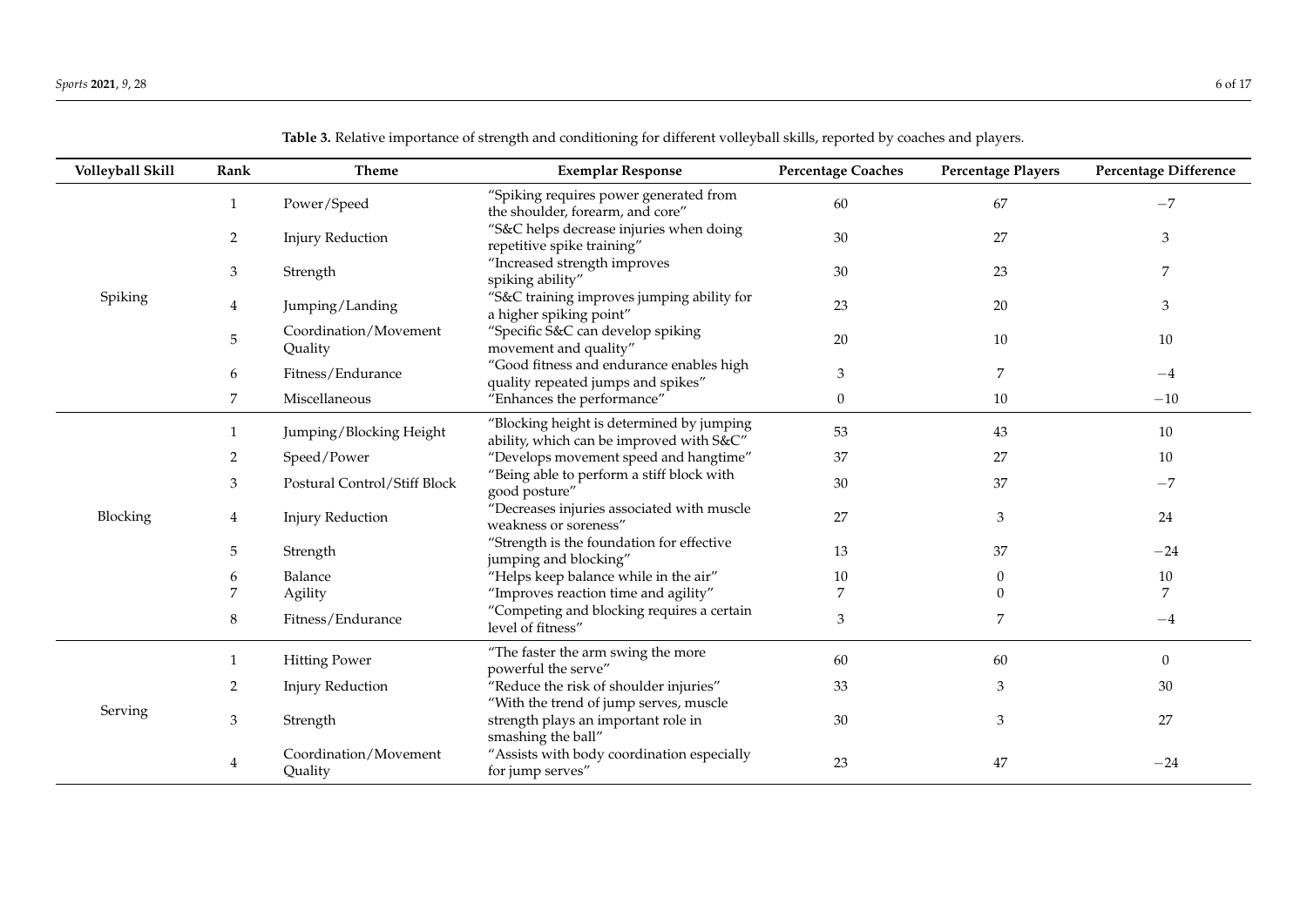**Table 3.** *Cont*.

<span id="page-8-0"></span>

| Volleyball Skill | Rank | Theme                      | <b>Exemplar Response</b>                                                                    | <b>Percentage Coaches</b> | <b>Percentage Players</b> | <b>Percentage Difference</b> |
|------------------|------|----------------------------|---------------------------------------------------------------------------------------------|---------------------------|---------------------------|------------------------------|
|                  | 5    | Jump Height                | "Jumping power is needed to increase the height<br>of jump serve"                           | 23                        | 3                         | 20                           |
|                  | 6    | Fitness/Endurance          | "Improved fitness can help stabilize performance<br>in the latter part of competition"      | 10                        | $\theta$                  | 10                           |
|                  | 7    | Miscellaneous              | "Controlling the technique of service is more<br>important than muscle strength"            | 3                         | $\overline{0}$            | 3                            |
|                  | 8    | Core                       | "Core muscles are required to stabilize the body"                                           | $\mathbf{0}$              | 10                        | $-10$                        |
|                  |      | Reaction/Movement<br>Speed | "Helps develop quickness and reaction speed<br>which is important in defence"               | 60                        | 47                        | 13                           |
|                  | 2    | Fitness/Endurance          | "Need to squat a long time so endurance in this<br>position is key"                         | 23                        | 23                        | $\boldsymbol{0}$             |
|                  | 3    | <b>Injury Reduction</b>    | "Due to high moving speed, S&C helps<br>prevent injuries"                                   | 23                        | $\mathbf{0}$              | 23                           |
| Defending        | 4    | Strength                   | "Volleyball defensive positions require high<br>quadriceps and hamstrings muscle strength"  | 17                        | 13                        | 4                            |
|                  | 5    | Power                      | "S&C helps players possess enough power to<br>defend effectively in games"                  | 10                        | 27                        | $-17$                        |
|                  | 6    | Miscellaneous              | "Determining the defensive area"                                                            |                           | 0                         | 7                            |
|                  | 7    | Flexibility/Mobility       | "Mobility to get into defensive postures"                                                   | 3                         | 7                         | $-4$                         |
|                  |      | Reaction/Movement<br>Speed | "Setting from your teammate requires a quick<br>response and fast movement"                 | 37                        | 13                        | 24                           |
|                  | 2    | Stability                  | "Improves the stability of the jump set"                                                    | 33                        | 30                        | 3                            |
|                  | 3    | Strength                   | "Strengthening the legs, core and arms is good<br>for setting"                              | 30                        | 10                        | 20                           |
|                  |      | <b>Injury Reduction</b>    | "Decreases injury occurrence"                                                               | 23                        | $\mathbf{0}$              | 23                           |
| Setting          | 5    | Jumping                    | "Develops jumping ability for the jump set"                                                 | 10                        | 23                        | $-13$                        |
|                  | 6    | Fitness/Endurance          | "Adequate cardiorespiratory fitness is required<br>for repeated setting during competition" | $\overline{7}$            | $\overline{0}$            | 7                            |
|                  | 7    | Miscellaneous              | "To adapt to different tactics"                                                             |                           | 10                        | $-3$                         |
|                  | 8    | Balance/Coordination       | "Helps with body balance during jump setting"                                               |                           | 23                        | $-23$                        |
|                  | 9    | Power                      | "Power in the arms is needed to set the ball<br>outside the hitter's spot"                  | $\Omega$                  | 17                        | $-17$                        |

Some answers detailed more than one response, which was further sub-divided amongst the themes created.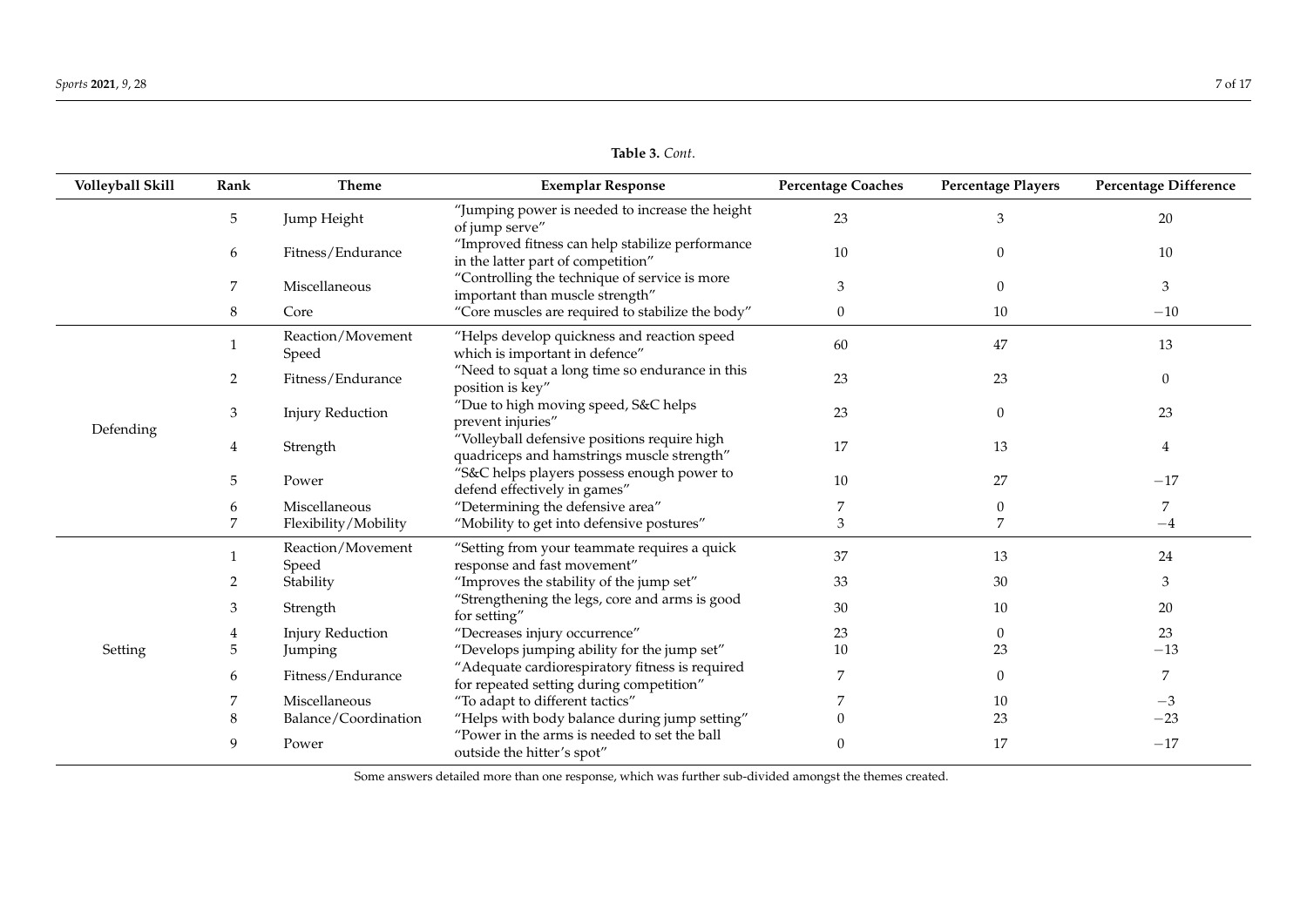| Physical, Fitness, and<br><b>Injury Parameters</b> | Rank           | Theme                             | <b>Exemplar Response</b>                                                                    | <b>Percentage Coaches</b> | <b>Percentage Players</b> | Percentage Difference |
|----------------------------------------------------|----------------|-----------------------------------|---------------------------------------------------------------------------------------------|---------------------------|---------------------------|-----------------------|
|                                                    | $\overline{1}$ | Improve Volleyball<br>Performance | "Muscle strength is fundamental for<br>high performing players and<br>winning competitions" | 33                        | 17                        | 16                    |
|                                                    | 2              | Strength                          | "Weight training is required to<br>develop players strength"                                | 30                        | 47                        | $-17$                 |
|                                                    | 3              | <b>Injury Reduction</b>           | "Reduces the risk of acute and<br>chronic injuries"                                         | 27                        | $\mathbf{0}$              | 27                    |
| Strength                                           | 4              | Power                             | "Power comes from a basis of<br>strength, therefore needs to<br>be trained"                 | 13                        | 37                        | $-24$                 |
|                                                    | 5              | Coordination/<br>Movement Quality | "Players can learn correct movement<br>techniques and improve coordination<br>on the court" | 7                         | $\Omega$                  | 7                     |
|                                                    | 6              | Fitness                           | "Maintain enough fitness<br>for competition"                                                | 7                         | 7                         | $\overline{0}$        |
|                                                    | 7              | Miscellaneous                     | "The two are correlated"                                                                    | $\overline{7}$            | 3                         | $\overline{4}$        |
|                                                    | -1             | Power/Speed                       | "Power is essential as players need to<br>suddenly jump or move quickly<br>to react"        | 57                        | 63                        | $-6$                  |
|                                                    | $\overline{2}$ | Improve Volleyball<br>Performance | "Improves volleyball performance in<br>serving and spiking"                                 | 23                        | 20                        | 3                     |
| Speed/                                             | 3              | Movement/<br>Coordination         | "Enhances muscle coordination, and<br>the correct contraction/relaxation<br>of muscles"     | 23                        | 13                        | 10                    |
| Power                                              | $\overline{4}$ | <b>Injury Reduction</b>           | "Correct technique when conducting<br>power exercises will help<br>reduce injuries"         | 20                        | $\theta$                  | 20                    |
|                                                    | 5              | Strength                          | "Strong muscles are required to<br>support fast movements"                                  | 13                        | 13                        | $\overline{0}$        |
|                                                    | 6              | Fitness                           | "Fitness training can incorporate<br>speed and power work"                                  | $\mathfrak{Z}$            | 7                         | $-4$                  |
|                                                    | 7              | Miscellaneous                     | "Developing speed and power<br>is important"                                                | 3                         | 10                        | $-7$                  |

**Table 4.** Perceived benefits of strength and conditioning for training different physical fitness and injury parameters, reported by coaches and players.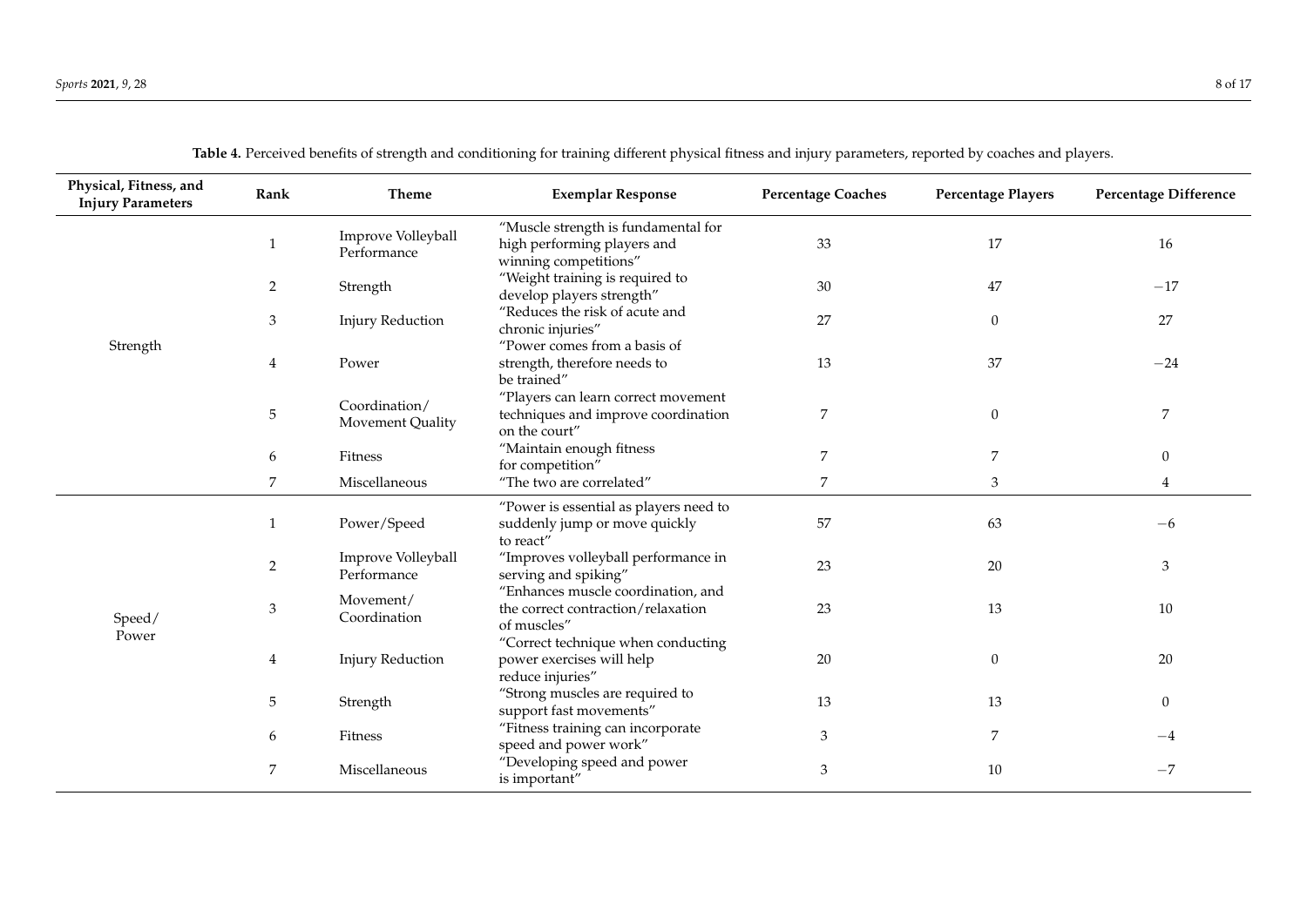**Table 4.** *Cont*.

| Physical, Fitness, and<br><b>Injury Parameters</b> | Rank           | <b>Theme</b>                      | <b>Exemplar Response</b>                                                                                           | <b>Percentage Coaches</b> | <b>Percentage Players</b> | Percentage Difference |
|----------------------------------------------------|----------------|-----------------------------------|--------------------------------------------------------------------------------------------------------------------|---------------------------|---------------------------|-----------------------|
|                                                    |                | Specific Movement<br>Development  | "S&C improves jumping, running and arm<br>swinging which are<br>volleyball-specific movements"                     | 37                        | 27                        | 10                    |
|                                                    | $\overline{2}$ | Improve Volleyball<br>Performance | "Train specific muscles to enhance<br>volleyball performance"                                                      | 33                        | 30                        | $\mathfrak{Z}$        |
| Volleyball-Specific                                | 3              | Fitness                           | "Greater fitness increases the chances<br>of winning"                                                              | 20                        | $\mathbf{0}$              | 20                    |
| Fitness                                            | 4              | <b>Injury Reduction</b>           | "Develop physical ability to reduce injuries"                                                                      | 13                        | $\Omega$                  | 13                    |
|                                                    | 5              | Positional<br>Improvements        | "Can specifically train the characteristics of<br>different positions"                                             | 13                        | 3                         | 10                    |
|                                                    | 6              | Power/Speed                       | "Helps achieve higher, stronger and faster<br>volleyball athletes"                                                 | $10\,$                    | 40                        | $-30$                 |
|                                                    | 7              | Miscellaneous                     | "In Hong Kong, we have limited time to<br>conduct S&C, due to court availability"                                  | 7                         | 7                         | $\mathbf{0}$          |
|                                                    | 8              | Strength                          | "Muscular strength supports different types of<br>movement, such as sudden changes of<br>direction in competition" | 7                         | 10                        | $-3$                  |
|                                                    | $\mathbf{1}$   | Strength                          | "Strengthening muscles supports the body<br>through protecting joints"                                             | 60                        | 27                        | 33                    |
|                                                    | 2              | Stability/Postural<br>Control     | "S&C training can help enhance balance and<br>motor control"                                                       | 20                        | 30                        | $-10$                 |
|                                                    | 3              | <b>Injury Reduction</b>           | "Gets rid of injuries"                                                                                             | 13                        | 7                         | 6                     |
| <b>Injury Reduction</b>                            | 4              | Flexibility/Mobility              | "Improves flexibility, which allows the joints to<br>perform different movements"                                  | 10                        | $\theta$                  | 10                    |
|                                                    | 5              | Fitness                           | "Adequate fitness levels are needed to perform<br>skills and movements freely, and for<br>preventing injuries"     | 7                         | 23                        | $-16$                 |
|                                                    | 6              | Individualized<br>Programming     | "S&C can discover individual differences,<br>which can be trained"                                                 | 3                         | $\boldsymbol{0}$          | 3                     |
|                                                    | 7              | Power                             | "Prevents problems, like the use of power in<br>wrong postures"                                                    | 3                         | 10                        | $-7$                  |
|                                                    | 8              | Miscellaneous                     | "Injury is the enemy of athletes"                                                                                  | $\theta$                  | 7                         | $-7$                  |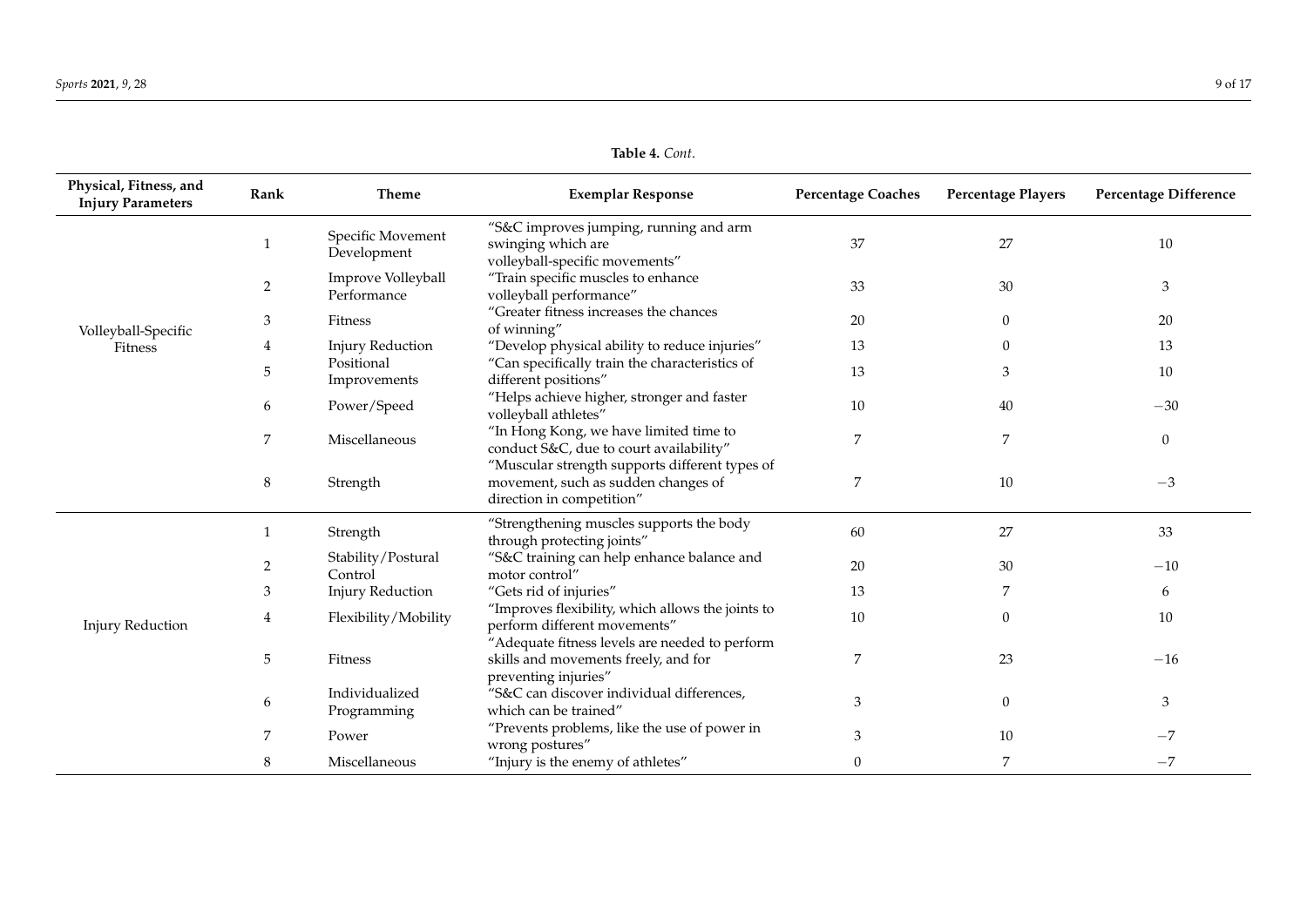| Physical, Fitness,<br>and Injury<br>Parameters | Rank | Theme                        | <b>Exemplar Response</b>                                                                                                                           | <b>Percentage Coaches</b> | <b>Percentage Players</b> | Percentage Difference |
|------------------------------------------------|------|------------------------------|----------------------------------------------------------------------------------------------------------------------------------------------------|---------------------------|---------------------------|-----------------------|
|                                                |      | <b>Enhanced Recovery</b>     | "S&C training can speed up recovery and help<br>players adapt to training demands"                                                                 | 47                        | 43                        | $\pm$                 |
|                                                | 2    | Strength                     | "Muscles atrophy and regress during injury,<br>therefore need to be strengthened"                                                                  | 33                        | 47                        | $-14$                 |
| Injury<br>Rehabilitation/                      | 3    | Decrease Re-Injury<br>Risk   | "It is easy to get injured once returning to<br>training, so S&C helps overcome this"                                                              | 23                        | 10                        | 13                    |
| Return to Play                                 | 4    | Accelerate Return<br>to Play | "The most important thing for players is the<br>time to get back on the court. The knowledge<br>and technology nowadays speeds up<br>this process" | 20                        | 17                        |                       |
|                                                | 5    | Flexibility/Mobility         | "Provides an opportunity to improve flexibility<br>that may have been a cause of injury"                                                           | <sub>b</sub>              |                           | $^{-1}$               |
|                                                | 6    | Miscellaneous                | "Depends on the level of injury"                                                                                                                   | $\Omega$                  |                           | $-7$                  |

**Table 4.** *Cont*.

Some answers detailed more than one response, which was further sub-divided amongst the themes created.

| Table 5. Preferred exercises of coaches and players for developing different physical, fitness and injury parameters. |  |  |  |
|-----------------------------------------------------------------------------------------------------------------------|--|--|--|
|-----------------------------------------------------------------------------------------------------------------------|--|--|--|

<span id="page-11-0"></span>

| <b>Areas for Exercise</b><br>Selection | <b>Most Important Exercise</b>             | <b>Exemplar Rationale for Exercise Selection</b>                                            | <b>Percentage Coaches</b> | <b>Percentage Players</b> | <b>Percentage Difference</b> |
|----------------------------------------|--------------------------------------------|---------------------------------------------------------------------------------------------|---------------------------|---------------------------|------------------------------|
|                                        | Squat and Variations                       | "Squatting increases leg muscle strength, leading to<br>improved jumping and explosiveness" | 52                        | 60                        | $-8$                         |
|                                        | Bench Press/Push Up                        | "Shoulder strength for volleyball<br>performance improvement"                               |                           |                           |                              |
|                                        | Lunge and Variations                       | "Strengthening the leg muscles"                                                             | 11                        |                           |                              |
| Strength                               | Core (e.g., Plank)                         | "Whole-body is connected to the core, which affects<br>movement coordination"               |                           |                           | -5                           |
|                                        | Miscellaneous (e.g.,<br>Interval Training) | "Interval training can cover different<br>muscles simultaneously"                           |                           |                           |                              |
|                                        | Other (e.g., Burpee)                       | "Burpees train both strength and coordination"                                              |                           |                           |                              |
|                                        | Pull Up                                    | "A multi-joint exercise that increases upper body<br>muscle strength"                       |                           |                           | $-4$                         |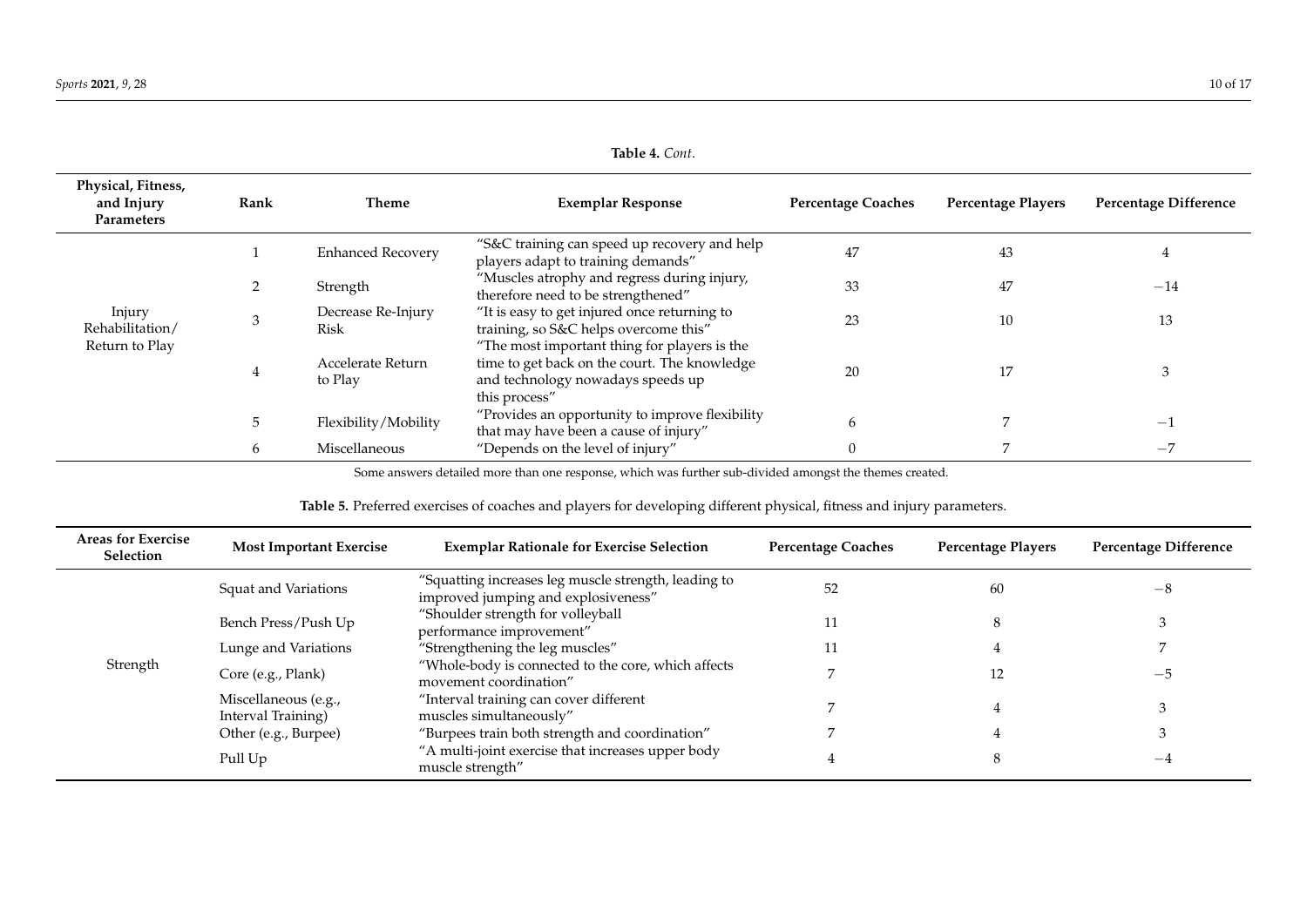**Table 5.** *Cont*.

| <b>Areas for Exercise</b><br>Selection | <b>Most Important Exercise</b>            | <b>Exemplar Rationale for Exercise Selection</b>                                         | <b>Percentage Coaches</b> | <b>Percentage Players</b> | <b>Percentage Difference</b> |
|----------------------------------------|-------------------------------------------|------------------------------------------------------------------------------------------|---------------------------|---------------------------|------------------------------|
|                                        | Plyometrics (e.g.,<br>Continuous Jumping) | "Ability to produce explosive force in a short amount<br>of time"                        | 36                        | 37                        | $-1$                         |
|                                        | Sprint/Run                                | "Improve running performance over specific distances<br>covered on the court"            | 25                        | 7                         | 18                           |
|                                        | <b>Burpees</b>                            | "Involves most muscle groups in the body"                                                | 11                        |                           |                              |
|                                        | <b>Agility Ladder</b>                     | "Can work a combination of speed and agility"                                            |                           |                           |                              |
| Speed/<br>Power                        | Core (e.g., Cable<br>Trunk Rotation)      | "Abdomen is one of the most important muscle groups<br>to train for volleyball"          | 7                         |                           | 3                            |
|                                        | Miscellaneous (e.g.,<br>Timed Training)   | "Timed training can simulate game situations"                                            |                           | 11                        | $-4$                         |
|                                        | Bench Press/Push Up                       | "Effective upper body power training"                                                    |                           | 11                        | $-8$                         |
|                                        | Other (e.g., Deadlift)                    | "Deadlifts can focus on training power of the legs<br>and back"                          |                           |                           | $\mathbf{0}$                 |
|                                        | Squat                                     | "Similar movement to jumping which requires power"                                       | $\Omega$                  | 11                        | $-11$                        |
|                                        | Olympic Weightlifting                     | "Can load and improve the power of specific<br>movements related to volleyball"          | $\Omega$                  | 11                        | $-11$                        |
|                                        | Plyometrics (e.g., Medicine<br>Ball Slam) | "Enhances movement speed and jumping ability"                                            | 29                        | 29                        | 0                            |
|                                        | Squat                                     | "Helpful for defensive postures and jumping ability"                                     | 18                        | 14                        | 4                            |
|                                        | Core (e.g., Deadbug)                      | "Core is the central area for power production"                                          | 14                        | 25                        | $-11$                        |
| Volleyball-Specific                    | Other (e.g., Side Lunge)                  | "Side lunge action is similar to underhand pass"                                         | 11                        |                           |                              |
| Fitness                                | Miscellaneous (e.g., Weight<br>Training)  | "Weight training is required to make athletes strong<br>and powerful"                    | 11                        | 7                         | 4                            |
|                                        | Volleyball Movement                       | "Lateral movement to ball receive can train the whole<br>body and help physical fitness" | 7                         | 11                        | $-4$                         |
|                                        | Bench Press/Push Up                       | "Strengthen the upper body, especially the shoulders"                                    |                           |                           | 0                            |
|                                        | Deadlift                                  | "Covers a lot of muscle groups useful for volleyball"                                    |                           |                           | $\theta$                     |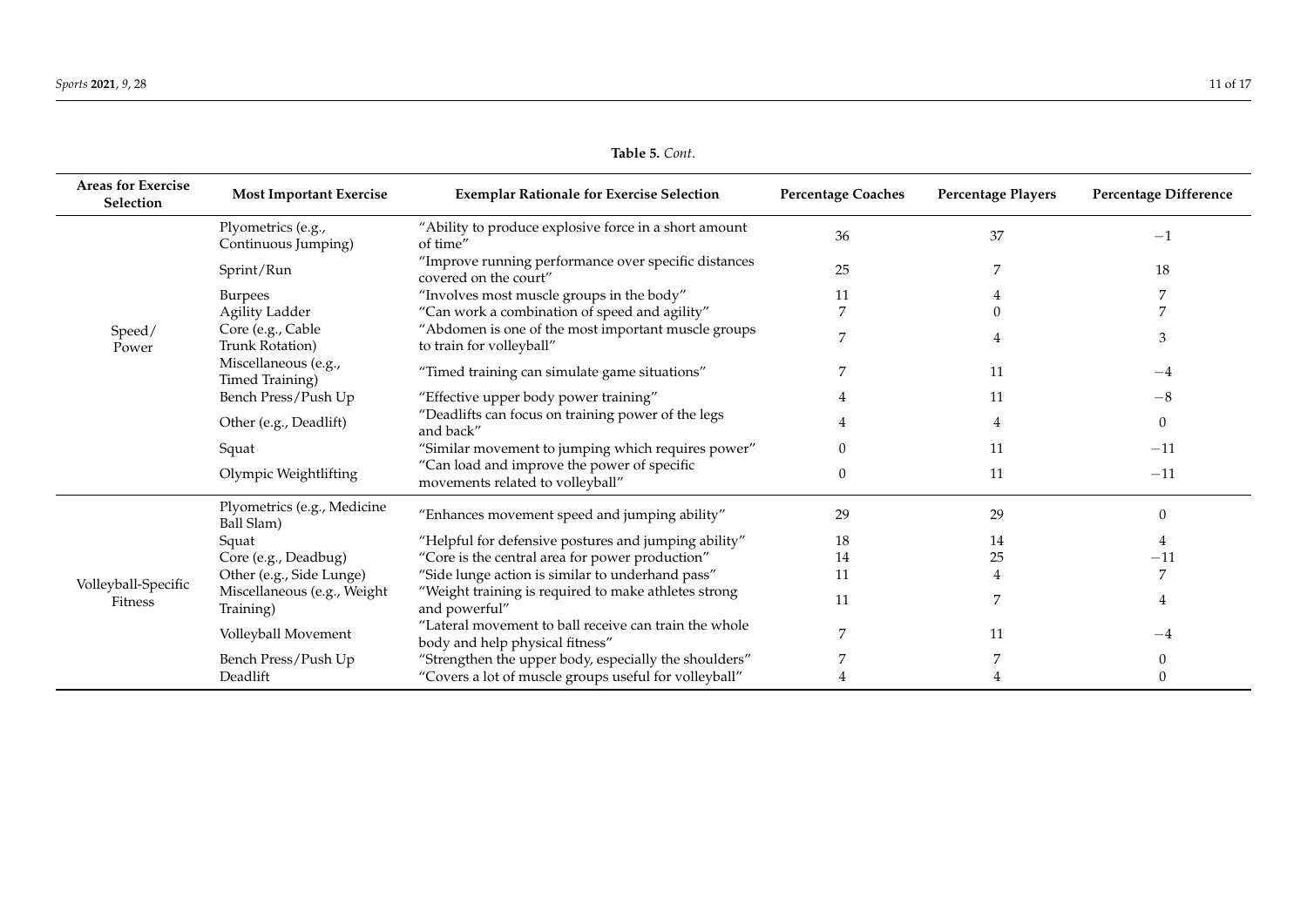**Table 5.** *Cont*.

<span id="page-13-0"></span>

| <b>Areas for Exercise</b><br>Selection | <b>Most Important Exercise</b>              | <b>Exemplar Rationale for Exercise Selection</b>                                                                                 | <b>Percentage Coaches</b> | <b>Percentage Players</b> | <b>Percentage Difference</b> |
|----------------------------------------|---------------------------------------------|----------------------------------------------------------------------------------------------------------------------------------|---------------------------|---------------------------|------------------------------|
|                                        | <b>Squat and Variations</b>                 | "Reduces knee and ligament injuries"                                                                                             | 38                        | 19                        | 20                           |
|                                        | Flexibility/Mobility (e.g.,<br>Stretching)  | "Improves joint range of motion and ability of<br>muscle extension"                                                              | 19                        | $\theta$                  | 19                           |
| Injury<br>Reduction                    | Miscellaneous (e.g., Muscular<br>Endurance) | "Muscle endurance is necessary. As we cannot<br>determine the length of the game. Players need<br>long-lasting physical ability" | 19                        | 3                         | 16                           |
|                                        | Core (e.g., Side Plank)                     | "Core exercises improve your balance and stability,<br>which is important for reducing injuries"                                 | 12                        | 19                        | $-7$                         |
|                                        | Plyometrics (e.g., Box<br>Landing)          | "Improves how people land, which is how a lot of<br>injuries occur"                                                              | 8                         | 37                        | $-29$                        |
|                                        | Other (e.g., Nordics)                       | "Nordics help make the hamstrings resilient to injury"                                                                           |                           | 14                        | $-11$                        |
|                                        | Push Up                                     | "Works the shoulders and arms, which are used a lot<br>in volleyball"                                                            | $\Omega$                  | 8                         | $-8$                         |
|                                        | Squat and Variations)                       | "Strengthens and supports joints for landing"                                                                                    | 36                        | 44                        | $-8$                         |
|                                        | Plyometrics (e.g., Dumbbell<br>Jump)        | "Vertical jumping is required for blocking, serving, and<br>spiking"                                                             | 28                        | 22                        | 6                            |
|                                        | Core (e.g., Plank)                          | "Core exercises like the plank can train the whole body"                                                                         | 12                        | 11                        |                              |
| Volleyball                             | Other (e.g., Shuttle Runs)                  | "Shuttle runs are very important for chasing and going<br>after the ball"                                                        | 12                        | $\overline{4}$            | 8                            |
| Performance                            | Miscellaneous (e.g., Muscular<br>Endurance) | "Volleyball players require repeated power, so<br>muscular endurance should be trained"                                          |                           | $\Omega$                  | 8                            |
|                                        | Deadlift                                    | "All round exercise that should be performed"                                                                                    |                           |                           |                              |
|                                        | Push Up                                     | "Important for spiking action"                                                                                                   |                           |                           |                              |
|                                        | Olympic Weightlifting                       | "Can develop an athlete to jump and land, while<br>improving spiking and vertical blocking performance"                          |                           |                           | $-7$                         |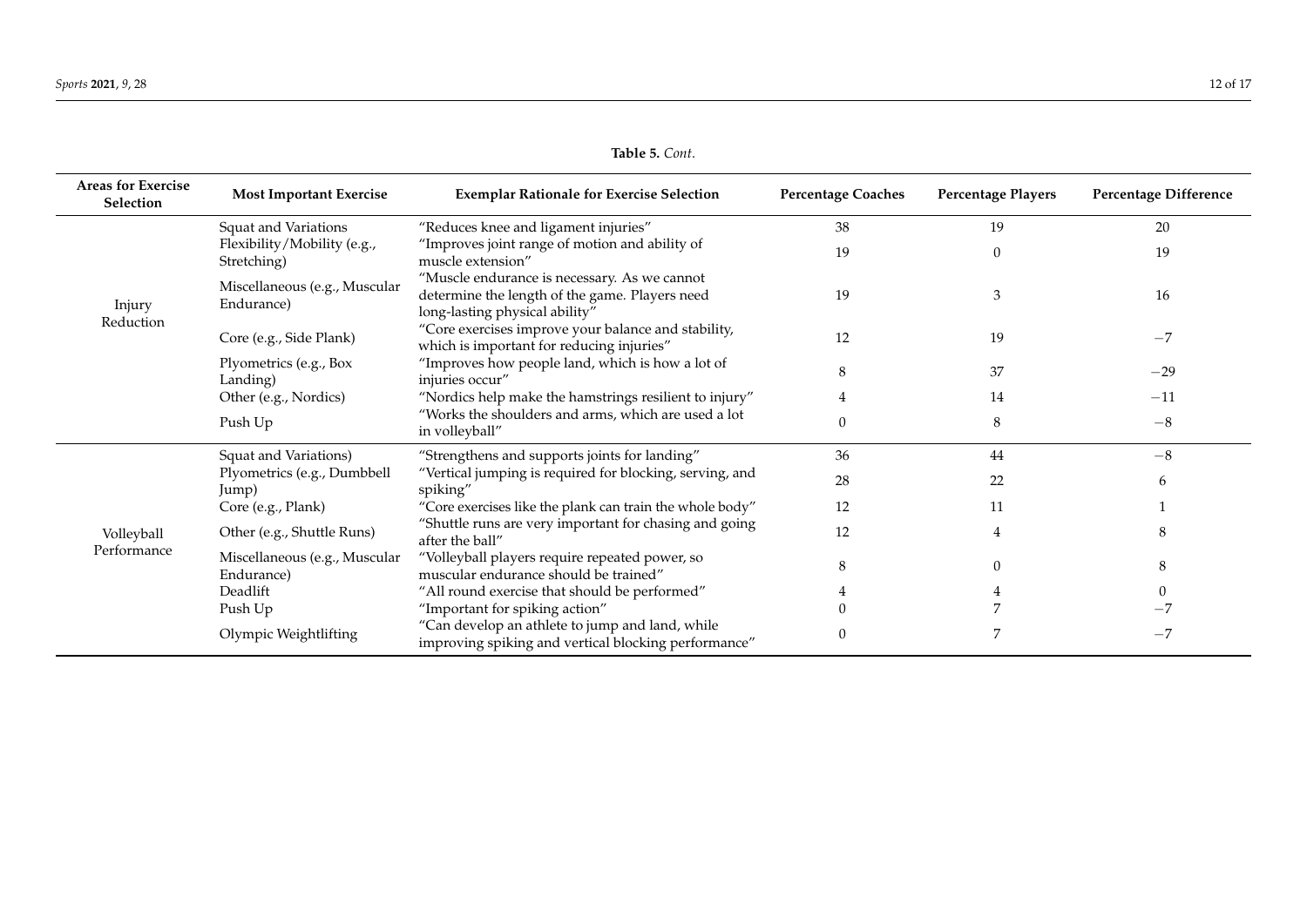|                           | Rank           | Theme                                | <b>Exemplar Response</b>                                                                                                  | Percentage<br>Coaches | Percentage<br>Players | Percentage<br>Difference |
|---------------------------|----------------|--------------------------------------|---------------------------------------------------------------------------------------------------------------------------|-----------------------|-----------------------|--------------------------|
| <b>Issues</b>             | $\mathbf{1}$   | Time                                 | "There is no regular physical<br>training time"                                                                           | 60                    | 20                    | 40                       |
|                           | 2              | Facilities                           | "Very little facilities and<br>space available"                                                                           | 30                    | 13                    | 17                       |
|                           | 3              | Equipment                            | "Lack of equipment in<br>our venue"                                                                                       | 17                    | 20                    | $^{-3}$                  |
|                           | 4              | Expertise                            | "We have limited knowledge<br>regarding which exercises to do<br>and how to do them"                                      | 17                    | 30                    | $-13$                    |
|                           | 5              | Miscellaneous                        | "Difficult to maximize power in<br>the gym room by yourself"                                                              | 13                    | 23                    | $-10$                    |
| Disadvantages             | $\mathbf{1}$   | Increased Injury<br><b>Risk</b>      | "Actions demonstrated maybe<br>incorrect leading to<br>more injuries"                                                     | 27                    | 7                     | 20                       |
|                           | 2              | None                                 | n/a                                                                                                                       | 27                    | 20                    | 7                        |
|                           | 3              | Miscellaneous                        | "It is difficult to determine the<br>upper limit of athletes"                                                             | 23                    | 17                    | 7                        |
|                           | 4              | Overtraining/<br>Fatigue             | "Unsure about how much<br>training and recovery<br>is required"                                                           | 20                    | 10                    | 10                       |
|                           | 5              | Enjoyment                            | "Generally muscular strength<br>and physical training will<br>be dull"                                                    | 10                    | 27                    | $-17$                    |
|                           | 6              | Lack of Expertise                    | "It requires assistance from<br>professionals and hiring an S&C<br>coach is expensive"                                    | $\boldsymbol{0}$      | 7                     | $-7$                     |
| Desired Im-<br>provements | $\mathbf{1}$   | Periodization                        | "Specify the correct number of<br>hours for the periodic physical<br>training plan each week,<br>including the exercises" | 30                    | 77                    | $-47$                    |
|                           | $\overline{c}$ | Education/<br>Consultation           | "Enrol on S&C courses"                                                                                                    | 20                    | 13                    | 7                        |
|                           | 3              | Individualized<br>Programming        | "Before training perform<br>detailed assessments of players,<br>so programs can be created"                               | 17                    | 3                     | 13                       |
|                           | 4              | Miscellaneous                        | "More sleep and eat together<br>at lunchtime"                                                                             | 17                    | 10                    | 7                        |
|                           | 5              | S&C within<br>Volleyball<br>Training | "Integrate S&C into volleyball<br>technical training"                                                                     | 10                    | $\boldsymbol{0}$      | 10                       |
|                           | 6              | Flexibility/Mobility                 | "More warm-up, cool down and<br>flexibility training"                                                                     | $\boldsymbol{0}$      | 10                    | $-10$                    |

<span id="page-14-0"></span>**Table 6.** Coaches and players reported issues, disadvantages and desired improvements when implementing strength and conditioning.

## **4. Discussion**

To the authors' knowledge, this is the first study to address the practices and perspectives of volleyball coaches and players regarding S&C. A key finding from this survey is that coaches and players are the main individuals responsible for prescribing their S&C training (see Figure [2\)](#page-5-1). Furthermore, coaches and players predominantly source their S&C information from peers within volleyball (e.g., head coach) (see Figure [1\)](#page-5-0). However, this is problematic given that out of all participants, only one coach had an official S&C qualification and there was limited formal education in sports-related fields. Coaches and players mostly declared that S&C was required to develop volleyball skills, physical, fitness, and in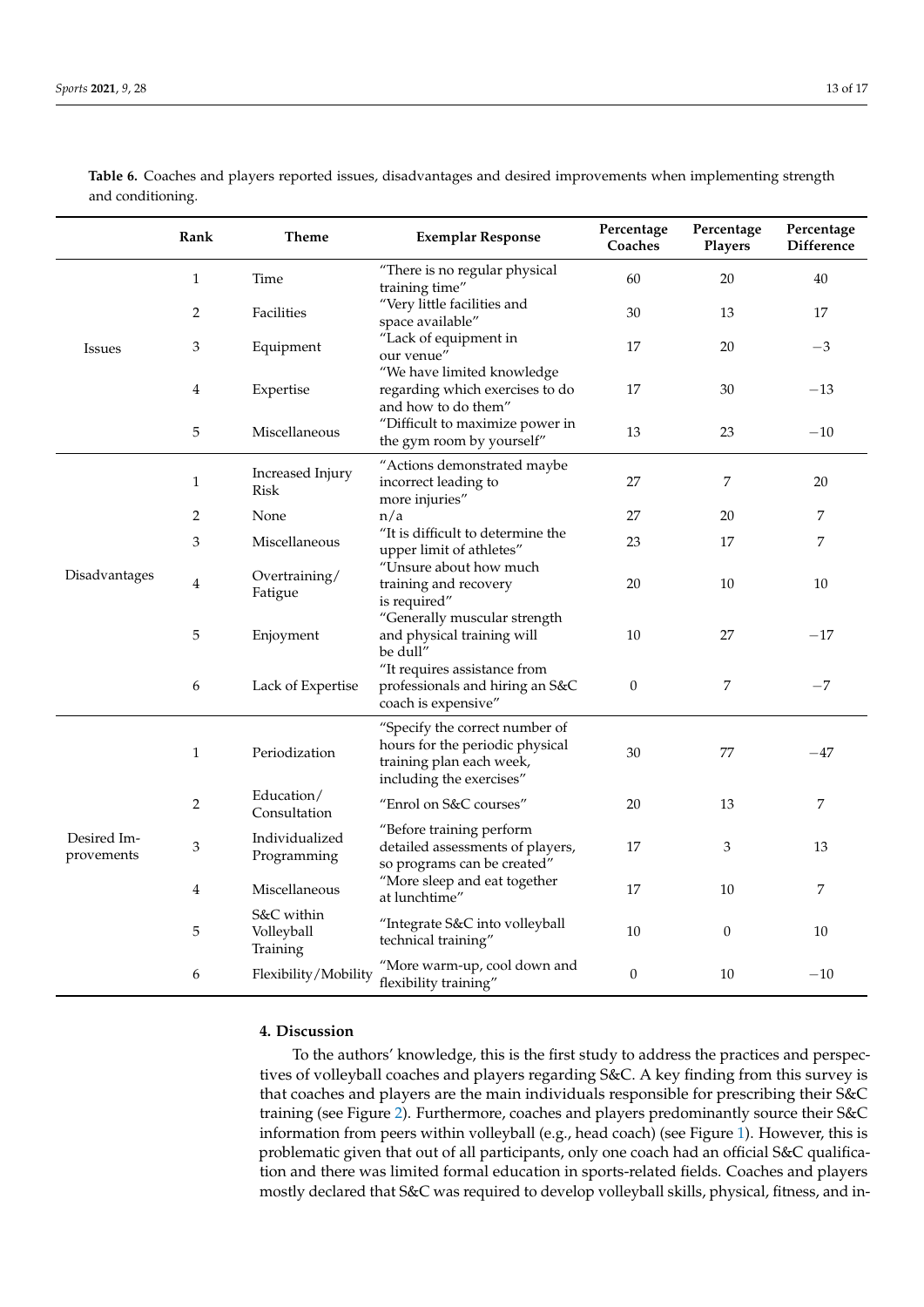jury parameters, emphasizing the demand for quality S&C training in volleyball. However, in Hong Kong there were a reported lack of S&C coaches available to work specifically in volleyball or the available finances to employ an S&C coach. Furthermore, other limitations, such as facilities, equipment and time, added to the difficulty in providing high-quality S&C provisions. This was further supported by only 10–20% of participants believing their current S&C practices were 'very effective', suggesting room for improvement.

Most coaches and players considered S&C training 'important' to 'very important' for all volleyball skills (see Table [1\)](#page-6-0). For attacking based movements, spiking was seen as an area in which S&C could develop performance most, with power and speed being the primary objectives (see Table [3\)](#page-8-0). Research in elite female volleyball players has demonstrated that a tailored S&C program can improve upper body strength (e.g., bench press, pullover) and power (e.g., medicine ball overhead throw) over a season [\[21\]](#page-18-4). However, these physical improvements were not transferred to volleyball-skill performance (i.e., jump spike speed) [\[21\]](#page-18-4). The variable most correlated with jump spike speed was standing spike speed, suggesting the importance of movement and velocity specificity when developing sports skills, which is sometimes difficult to achieve with S&C exercises [\[4,](#page-17-3)[21,](#page-18-4)[22\]](#page-18-5). This notion is supported through literature investigating the effects of an 8-week training program, consisting of three skill-based court sessions per week on skill and physical fitness parameters in volleyball players [\[23\]](#page-18-6). Results indicated no significant improvements in lower-body and upper-body muscular power, but spiking skill performance significantly improved, which included criteria of speed, accuracy, and technical competency [\[23\]](#page-18-6). For defensive based movements, blocking was considered an area where S&C could improve performance most, with jumping and blocking height the primary objectives (see Table [3\)](#page-8-0). To improve jumping height, a key focus of S&C training in volleyball is likely to be plyometrics [\[8\]](#page-17-6). A recent systematic review including 15 studies demonstrated that plyometric training increases vertical and horizontal jump performance in volleyball players [\[8\]](#page-17-6). More specifically, two studies included in this review showed that a structured plyometric training program specifically improves two-foot, right-foot, left-foot, and side-step block jumps [\[24](#page-18-7)[,25\]](#page-18-8).

Almost all coaches and players believed S&C to be 'important' to 'very important' for developing strength, power, and speed (see Table [2\)](#page-6-1). It is well established within the literature that an S&C program with an initial focus on strength development before training more power-based exercises (e.g., jumping) is beneficial in improving athletic ability [\[26\]](#page-18-9). To program and individualize such training within volleyball it has been suggested to develop a force-velocity profile of each player [\[27\]](#page-18-10). However, further evidence on how this approach influences the physical development of players and positively transfers to volleyball performance is required [\[27\]](#page-18-10). Encouragingly, it was also reported that S&C was considered 'important' to 'very important' for reducing injuries, rehabilitating injuries, and supporting players in their return to play (see Table [2\)](#page-6-1). The most prevalent injuries in volleyball are acute ankle injuries and overuse injuries of the knee and shoulder [\[13,](#page-17-10)[28\]](#page-18-11). A key area for reducing the likelihood of such injuries is to systematically monitor and modify volleyball training load and volume, which is a common role for S&C coaches, and ensures training and match-play stimuli are suitable for players [\[13\]](#page-17-10). Some coaches and players suggested S&C may lead to overtraining, fatigue, and increase injury prevalence (see Table [5\)](#page-13-0). However, it is believed these participants considered S&C as an additional workload to existing skill-based training, as opposed to modifying workload to include S&C. To reduce volleyball-related injuries, players are encouraged to undertake a year-round S&C program, with a primary focus on eccentric exercises of the rotator cuff muscles, core strengthening, and stability training of the ankles, knees, and shoulders [\[13\]](#page-17-10). Accordingly, coaches and players also reported that strength and stability development were the primary means of S&C to reduce injuries (see Table [4\)](#page-11-0).

For strength development, injury reduction, and volleyball performance, the most preferred exercises used by coaches and players was the squat and associated variations (see Table [5\)](#page-13-0). This is similar to that reported by S&C coaches in other sports for strength and power development [\[15–](#page-17-13)[17](#page-18-0)[,29](#page-18-12)[–34\]](#page-18-13). As various postures and movements in volleyball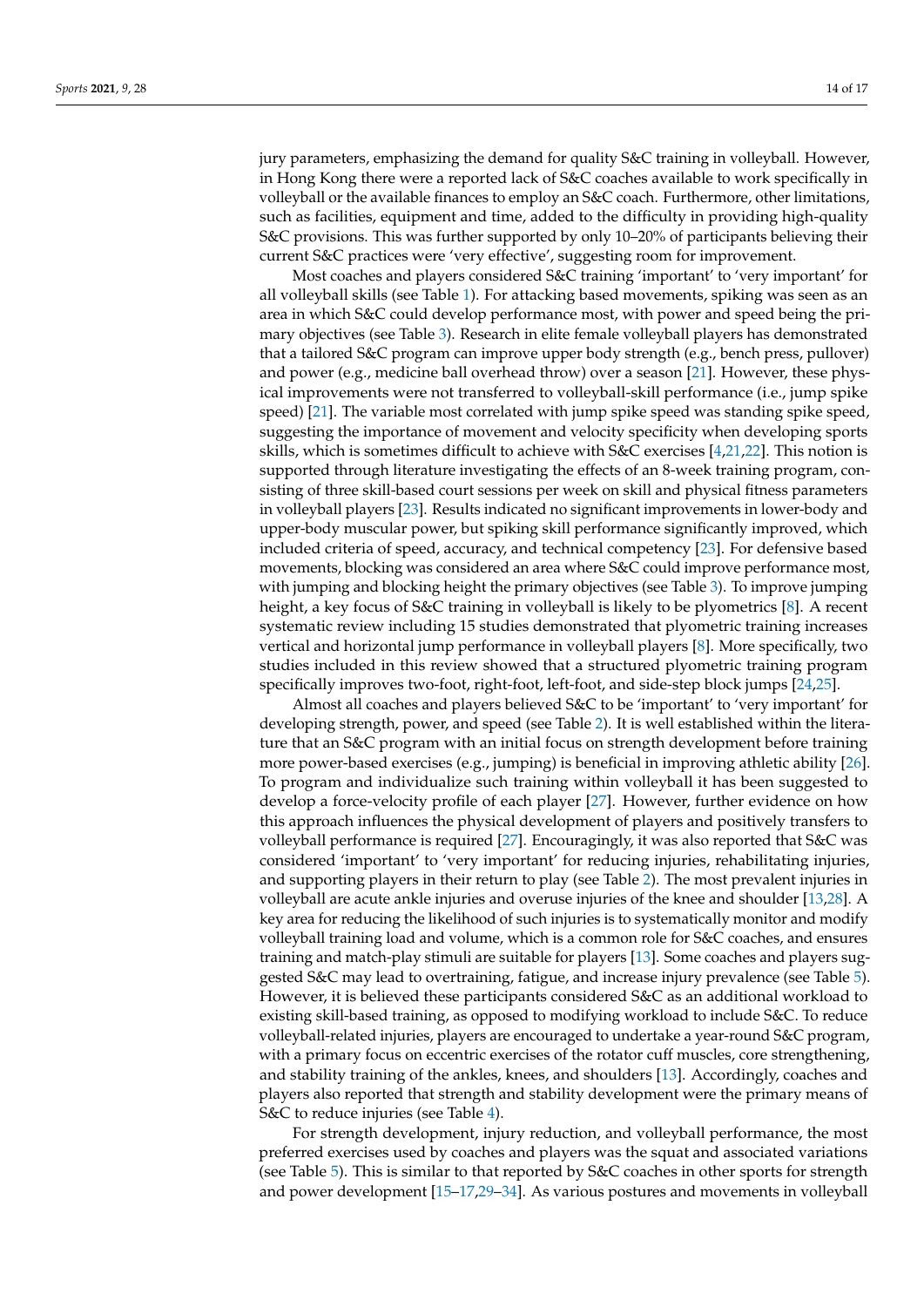require the adoption of a squat position (e.g., digging), it is highly recommended that players perform the squat, including associated variations (e.g., front squat, back squat, goblet squat), to improve strength and power capabilities [\[6\]](#page-17-5). Furthermore, it has been shown, in non-elite female volleyball players, that one-repetition maximum squat strength relative to body weight is very strongly correlated  $(r = 0.95)$  with vertical jump height, which has a positive transfer to different volleyball movements (e.g., blocking) [\[35\]](#page-18-14). The rationale of coaches and players for prescribing the squat was to develop lower body strength, jumping, and landing ability (i.e., stronger and more stable ankles, knees, and hips), which is in line with the aforementioned research recommendations. Coaches and players reported that plyometrics was the most commonly used exercise to develop speed, power, and volleyball-specific fitness (see Table [5\)](#page-13-0). This again is similar to that prescribed by S&C coaches in other sports [\[15](#page-17-13)[–17,](#page-18-0)[29–](#page-18-12)[34\]](#page-18-13) and supported by contemporary research in volleyball, which suggests implementing plyometric exercises used for speed and power development into sport-specific practice [\[36\]](#page-18-15). The combination of plyometrics and skill-based volleyball activity has shown to simultaneously improve jumping ability and volleyball skills (e.g., throwing) [\[36\]](#page-18-15). However, the magnitude of improvement must consider the players' level. For example, if the player is elite and has high-level technical skills, it is likely the greatest improvements will be related to power and speed, as opposed to skill performance [\[36\]](#page-18-15).

The main issues faced by coaches and players in this study regarding the implementation of S&C, were a lack of time, facilities, equipment, and S&C expertise available in Hong Kong (see Table [6\)](#page-14-0). This demonstrates that S&C could be more comprehensive and widespread if local infrastructures enabled this in a more formalized manner. However, this is not uncommon even in professional sport. For example, strength and conditioning coaches working in cricket and soccer across various countries also stated that time was the biggest issue faced within their role, with a lack of facilities and equipment also being commonly reported [\[16,](#page-18-16)[17\]](#page-18-0). In regards to expertise, there is limited formal or professional education and qualifications available in Hong Kong, which is a possible reason for the lack of practitioners. For example, only one coach held an S&C certification which was from the UK Strength and Conditioning Association (UKSCA). With this lack of education and perceived ability to prescribe S&C practices in mind, it is not entirely surprising the main disadvantage of S&C perceived by coaches was the potential to increase injury risk. Contrary to the beliefs of these coaches, studies have elucidated that when implemented appropriately, conducting strength training is safe [\[37](#page-18-17)[,38\]](#page-18-18). It was reassuring to see that some coaches and players reported they wanted to develop their S&C knowledge and practical ability through further education and consultation with S&C professionals (see Table [5\)](#page-13-0). The area that coaches and players perceived the greatest potential for improvement was periodization. This is in line with the reported time constraints and lack of access to facilities. Therefore making better use of the available time may be a viable strategy for greater integration of S&C into volleyball. Research suggests that programs adhering to strategic periodization strategies compared to non-periodized programs are superior for strength and power development, which are key components of volleyball performance [\[39](#page-18-19)[,40\]](#page-18-20).

#### **5. Practical Applications**

Coaches and players perceived S&C to be highly important for improving volleyball performance and reducing injuries. However, it was difficult to implement high-quality S&C practices, due to a lack of relevant expertise, time, facilities, and equipment. Although opportunities for professional development in S&C and particularly S&C in volleyball are limited in Hong Kong, coaches and players are advised to undertake related education and accreditations if possible. Alternatively, teams may consult with or employ a qualified S&C coach. This highlights the importance of professional S&C organizations providing overseas education and accreditation programs, to upskill and qualify those responsible for S&C delivery.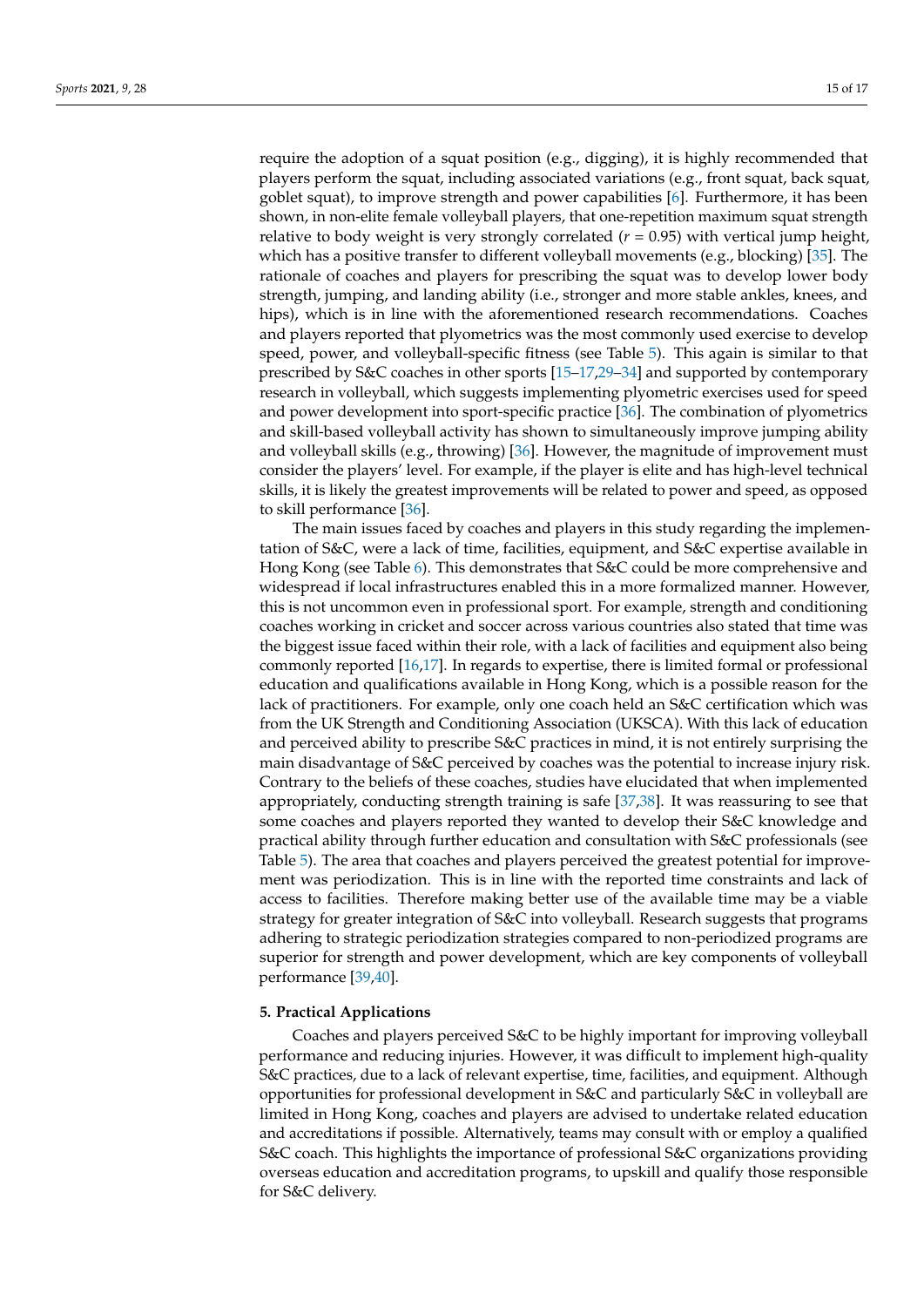## **6. Limitations**

This study surveyed 30 volleyball coaches and 30 players, and although this sample size is reasonable for this level of coach and player in Hong Kong, it may not be representative of all coaches and players within this demographic or extrapolated to those in other countries. Furthermore, due to the sample size, a sub-analysis comparing coaches and players across different ages or levels of competition was not possible. The required number of surveys required for valid analysis was not determined before data collection. However, it was aimed to obtain as many responses as possible within this purposive sample of coaches and players.

**Supplementary Materials:** Digital copies of the surveys used in this study can be found online at [https://www.mdpi.com/2075-4663/9/2/28/s1.](https://www.mdpi.com/2075-4663/9/2/28/s1)

**Author Contributions:** A.W.: Study design, data collection, data analysis, write up, and submission. All Co-Author(s): Study design, review and approval of the final version. All authors have read and agreed to the published version of the manuscript.

**Funding:** This research received no external funding.

**Institutional Review Board Statement:** The study was approved by the Human Subjects Ethics Sub-committee (HSESC).

**Informed Consent Statement:** Participants were well informed about the study, including its purpose and voluntary nature, what participation involved (online survey) as well as data confidentiality, before they provided their consent electronically.

**Data Availability Statement:** Data sharing is not applicable to this article.

**Conflicts of Interest:** The authors declare no conflict of interest.

## **References**

- <span id="page-17-0"></span>1. Seminati, E.; Alberto, A.E. Overuse in volleyball training/practice: A review on shoulder and spine-related injuries. *Eur. J. Sport Sci.* **2013**, *13*, 732–743. [\[CrossRef\]](http://doi.org/10.1080/17461391.2013.773090)
- <span id="page-17-1"></span>2. FIVB (Fédération Internationale de Volleyball): The Federation. Available online: <https://www.fivb.com/en/thefivb/structure> (accessed on 17 December 2020).
- <span id="page-17-2"></span>3. FIVB (Fédération Internationale de Volleyball): The Game. Available online: [https://www.fivb.com/en/volleyball/thegame\\_](https://www.fivb.com/en/volleyball/thegame_glossary/basicvolleyballrules) [glossary/basicvolleyballrules](https://www.fivb.com/en/volleyball/thegame_glossary/basicvolleyballrules) (accessed on 17 December 2020).
- <span id="page-17-3"></span>4. Hedrick, A. Training for High Level Performance in Women's Collegiate Volleyball: Part I Training Requirements. *Strength Cond J.* **2007**, *29*, 50–53. [\[CrossRef\]](http://doi.org/10.1519/1533-4295(2007)29[50:TFHLPI]2.0.CO;2)
- <span id="page-17-4"></span>5. Marques, M.C.; van den Tillaar, R.; Vescovi, J.D.; González-Badillo, J.J. Changes in strength and power performance in elite senior female professional volleyball players during the in-season: A case study. *J Strength Cond. Res.* **2008**, *20*, 563–571. [\[CrossRef\]](http://doi.org/10.1519/JSC.0b013e31816a42d0) [\[PubMed\]](http://www.ncbi.nlm.nih.gov/pubmed/18545195)
- <span id="page-17-5"></span>6. Holmberg, P.M. Weightlifting to improve volleyball performance. *Strength Cond. J.* **2013**, *36*, 79–88. [\[CrossRef\]](http://doi.org/10.1519/SSC.0b013e3182889f47)
- 7. Sánchez-Moreno, J.; Afonso, J.; Mesquita, J.; Ureña, A. Dynamics between playing activities and rest time in high-level men's volleyball. *Int. J. Perf. Anal. Sport.* **2016**, *16*, 317–331. [\[CrossRef\]](http://doi.org/10.1080/24748668.2016.11868889)
- <span id="page-17-6"></span>8. Silva, A.F.; Clemente, F.M.; Lima, R.; Nikolaidis, P.T.; Rosemann, T.; Knechtle, B. The effect of plyometric training in volleyball players: A systematic review. *Int. J. Environ. Res. Public Health* **2019**, *16*, 2960. [\[CrossRef\]](http://doi.org/10.3390/ijerph16162960)
- <span id="page-17-7"></span>9. Marques, M.C.; van den Tillaar, R.; Gabbett, T.J.; Reis, V.M.; González-Badillo, J.J. Physical fitness qualities of professional volleyball players: Determination of positional differences. *J. Strength Cond. Res.* **2009**, *23*, 1106–1111. [\[CrossRef\]](http://doi.org/10.1519/JSC.0b013e31819b78c4)
- <span id="page-17-8"></span>10. Bunn, J.A.; Ryan, G.A.; Button, G.R.; Zhang, S. Evaluation of strength and conditioning measures with game success in division I collegiate volleyball: A retrospective study. *J Strength Cond. Res.* **2020**, *34*, 183–191. [\[CrossRef\]](http://doi.org/10.1519/JSC.0000000000002181) [\[PubMed\]](http://www.ncbi.nlm.nih.gov/pubmed/28796124)
- <span id="page-17-9"></span>11. Bere, T.; Kruczynski, J.; Veintimilla, N.; Hamu, Y.; Bahr, R. Injury risk is low among world-class volleyball players: 4-year data from the FIVB Injury Surveillance System. *Brit. J. Sports Med.* **2015**, *49*, 1132–1137. [\[CrossRef\]](http://doi.org/10.1136/bjsports-2015-094959)
- <span id="page-17-11"></span>12. Eerkes, K. Volleyball Injuries. *Curr. Sports Med. Rep.* **2012**, *11*, 251–256. [\[CrossRef\]](http://doi.org/10.1249/JSR.0b013e3182699037)
- <span id="page-17-10"></span>13. Reeser, J.C.; Verhagen, E.; Briner, W.W.; Askeland, T.I.; Bahr, R. Strategies for the prevention of volleyball related injuries. *Brit. J. Sports Med.* **2006**, *40*, 594–600. [\[CrossRef\]](http://doi.org/10.1136/bjsm.2005.018234) [\[PubMed\]](http://www.ncbi.nlm.nih.gov/pubmed/16799111)
- <span id="page-17-12"></span>14. Marques, M.C.; González-Badillo, J.J.; Kluka, D. In-season resistance training for professional male volleyball players. *Strength Cond. J.* **2006**, *28*, 16. [\[CrossRef\]](http://doi.org/10.1519/00126548-200612000-00002)
- <span id="page-17-13"></span>15. Weldon, A.; Duncan, M.J.; Turner, A.; LaPlaca, D.; Sampaio, J.; Christie, C.J. Practices of strength and conditioning coaches: A snapshot from different sports, countries and expertise levels. *J. Strength Cond. Res.* **2020**. [\[CrossRef\]](http://doi.org/10.1519/JSC.0000000000003773)